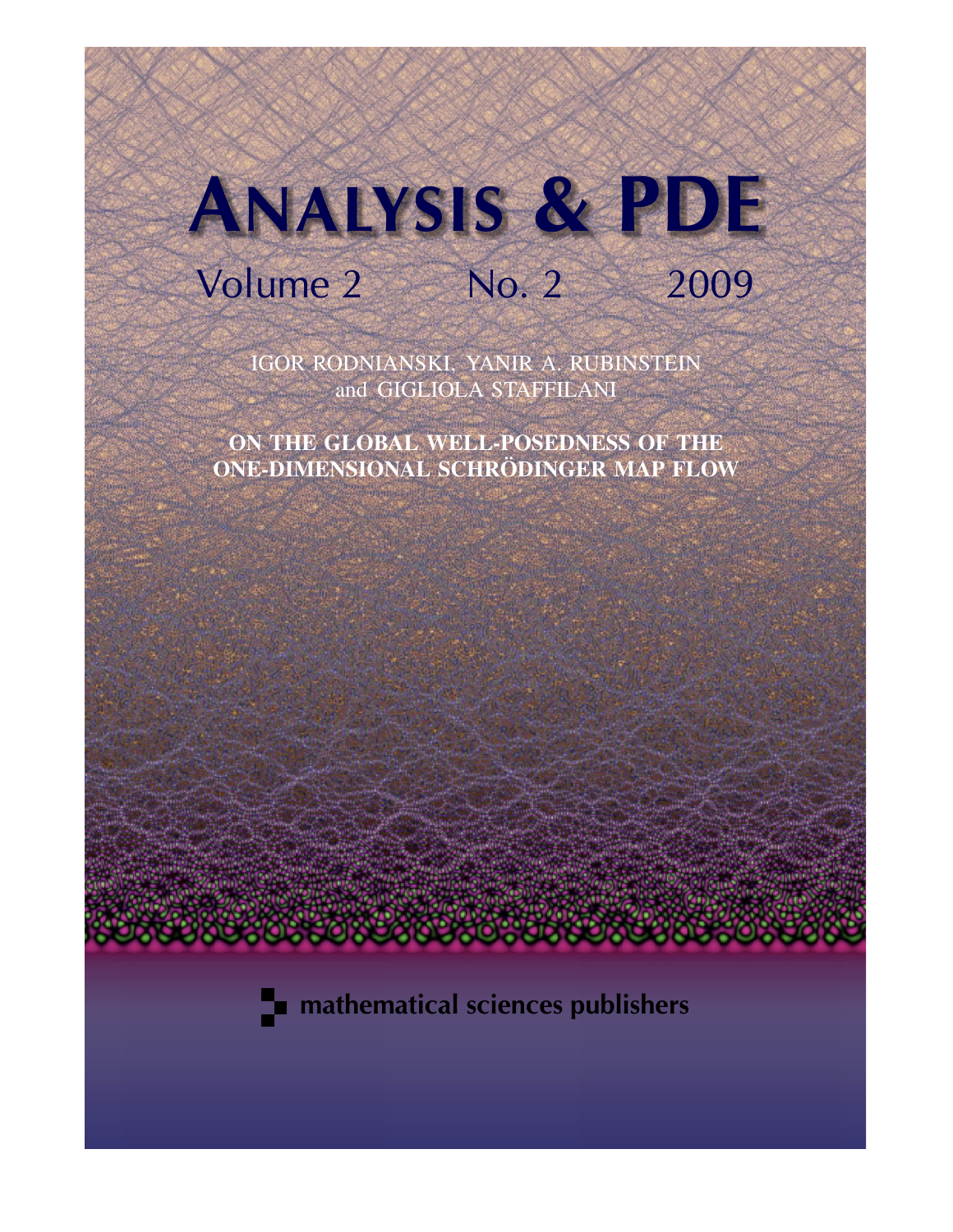### ON THE GLOBAL WELL-POSEDNESS OF THE ONE-DIMENSIONAL SCHRÖDINGER MAP FLOW

IGOR RODNIANSKI, YANIR A. RUBINSTEIN AND GIGLIOLA STAFFILANI

We establish the global well-posedness of the initial value problem for the Schrödinger map flow for maps from the real line into Kähler manifolds and for maps from the circle into Riemann surfaces. This partially resolves a conjecture of W.-Y. Ding.

#### 1. Introduction

In this article we study the Schrödinger map flow from a one-dimensional domain into a complete Kähler manifold. First, we show that when the domain is the real line the flow exists for all time. Second, we show that when the domain is the circle and the target is a Riemann surface the flow also exists for all time. The main contribution of this article is to bring Bourgain's work on the periodic cubic nonlinear Schrödinger equation (NLS) to bear on the geometric situation at hand.

Let  $(M, g)$  be a complete Riemannian manifold of dimension *m*, and let  $(N, \omega, J, h)$  be a complete symplectic manifold of dimension 2*n* with a compatible almost complex structure *J* , that is, such that  $\omega(J \cdot, J \cdot) = \omega(\cdot, \cdot)$  and such that  $h(\cdot, \cdot) = \omega(\cdot, J \cdot)$  defines a complete Riemannian metric on *N*. Associated to this data is the space of all smooth maps from *M* to *N*, the Frechet manifold  $X := C^\infty(M, N)$ , endowed with a symplectic structure,

$$
\Omega(V, W)\big|_{u} = \int_{M} u^* \omega(V, W) dV_{M, g} \quad \text{for all } V, W \in T_u X = \Gamma(M, u^* TN),
$$

where the tangent space to *X* at a map  $u : M \to N$  is the space of smooth sections of  $u^*TN \to M$  and where  $dV_{M,g}$  denotes the volume form on *M* induced by *g*. The form  $\Omega$  is nondegenerate, i.e., it endows *X* with an injective map  $TX \to T^*X$ .

Define the energy function on *X* by

$$
E(u) = \frac{1}{2} \int_M |du|_{g^{\sharp} \otimes u^{\star}h}^2 dV_{M,g},
$$

where we denote by  $g^{\sharp}$  the metric induced by *g* on  $T^{\star}M$  and where we view *du* as a section of  $T^*M \otimes u^*TN \to M$  and equip this bundle with the metric  $g^{\sharp} \otimes u^*h$ .

The almost-complex structure on *N* induces one on *X* and a corresponding compatible Riemannian metric defined by

$$
G(V, W)|_u = \int_M u^* h(V, W) dV_{M,g} \quad \text{for all } V, W \in T_u X = \Gamma(M, u^* TN).
$$

*MSC2000:* primary 35Q55; secondary 53C44, 35B10, 32Q15, 42B35, 15A23.

*Keywords:* Schrödinger flow, periodic NLS, cubic NLS, Strichartz estimates, Kähler manifolds.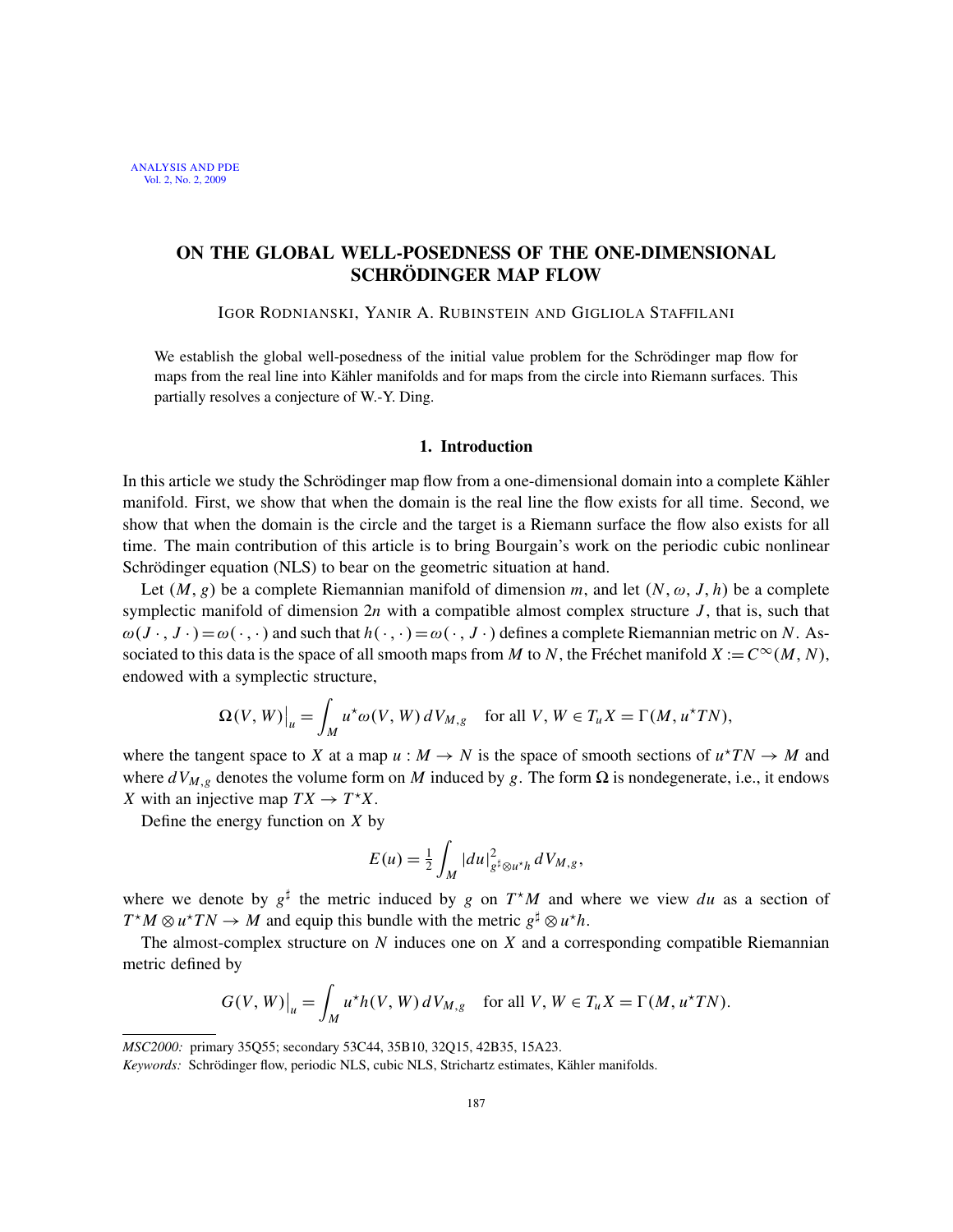In the infinite-dimensional setting not every function will necessarily have a gradient. However, if we let  $\{u_t\}_{t\in[-1,1]}$  be a smooth family of maps with  $u_0 = u$  and denote by  $W = (\partial u_t/\partial t)|_0$  a variation, then

$$
dE(W)|_{u_0} = \frac{\partial E(u_t)}{\partial t}\bigg|_0 = \int_M g^\sharp \otimes u^\star h(du, dW) dV_{M,g} = -\int_M u^\star h(\text{tr}_{g^\sharp} \nabla du, W) dV_{M,g}, \qquad (1)
$$

and hence the gradient of *E* exists and is given by

<span id="page-2-2"></span><span id="page-2-0"></span>
$$
\nabla^G E \big|_{u} = -\tau(u),\tag{2}
$$

where  $\tau(u) := \text{tr}_{g^{\sharp}} \nabla du$  is called the tension field of *u* and  $\nabla$  is the connection on  $T^*M \otimes u^*TN \to M$ induced from the Levi-Civita connection on (*M*, *g*) and the pulled-back Levi-Civita connection from (*N*, *h*). The corresponding gradient flow

$$
\frac{\partial u}{\partial t} = \tau(u), \quad u|_{\{0\} \times M} = u_0,\tag{3}
$$

is the classical harmonic map flow introduced by Eells and Sampson [1964], which has been extensively studied.

Now the symplectic gradient of *E* also exists and is given by

$$
\nabla^{\Omega} E\big|_{u} = -J\,\tau(u).
$$

The corresponding Hamiltonian flow

<span id="page-2-1"></span>
$$
\frac{\partial u}{\partial t} = -J\tau(u), \quad u|_{\{0\} \times M} = u_0,\tag{4}
$$

on  $(X, \Omega)$ , introduce[d in](#page-2-2) [\[Di](#page-2-0)ng [and](#page-2-1) Wang 1998; Terng and Uhlenbeck 2006], is called the Schrödinger map flow.

While the energy decreases along  $(3)$ , for  $(4)$  the flow is contained in an energy level set, since for maps of finite energy we have by  $(1)$ 

$$
\frac{dE(u(t))}{dt} = -\int_M u^* h\left(\tau(u), \frac{\partial u}{\partial t}\right) dV_{M,g} = 0.
$$
\n(5)

For (3) one typically expects to converge to a harmonic representative of the homotopy class of  $u_0$ under some geometric [assu](#page-2-0)mptions (for example, [neg](#page-2-1)atively curved target [Eells and Sampson 1964]) while (4) seems to be describing some rather very different behavior. Analytically this may be described by the transition from the parabolic  $(3)$  to the borderline case  $(4)$  whose symbol has purely imaginary eigenvalues. Note also that for the Schrödinger flow there is no pr[efe](#page-2-3)rred time directio[n.](#page-2-4)

One problem common to both flows is the question of existence and uniqueness. Indeed since the flows are defined on infinite-dimensional spaces one cannot expect glo[bal](#page-2-1) existence<sup>1</sup> or well-posedness<sup>2</sup> in general. Restricting to the Kähler case, there is a similarity betwee[n the two flows as far as loc](#page-23-2)al existence is concerned: Results of Ding, Wang and McGahagan show that at least locally (4) can be approximated by equations of either parabolic (in the sense of Petrovskiı̆: see, for example, [Eidelman and Zhitarashu 1998]) or hyperbolic character. As a consequence the following result holds for maps of finite energy.

<span id="page-2-5"></span><span id="page-2-4"></span><span id="page-2-3"></span><sup>&</sup>lt;sup>1</sup>For the Schrödinger flow the question of global existence is [equivalent to th](#page-22-0)e existence of a "symmetry" of  $(X, \Omega)$ , that is, a one-parameter subgroup of Hamiltonian diffeomorphisms of  $(X, \Omega)$  for the energy function *E* integrating  $\nabla^{\Omega} E$ .

<sup>2</sup> Until recently no results were known for general symplectic targets; see [Chihara 2008] for recent work on local wellposedness in this setting.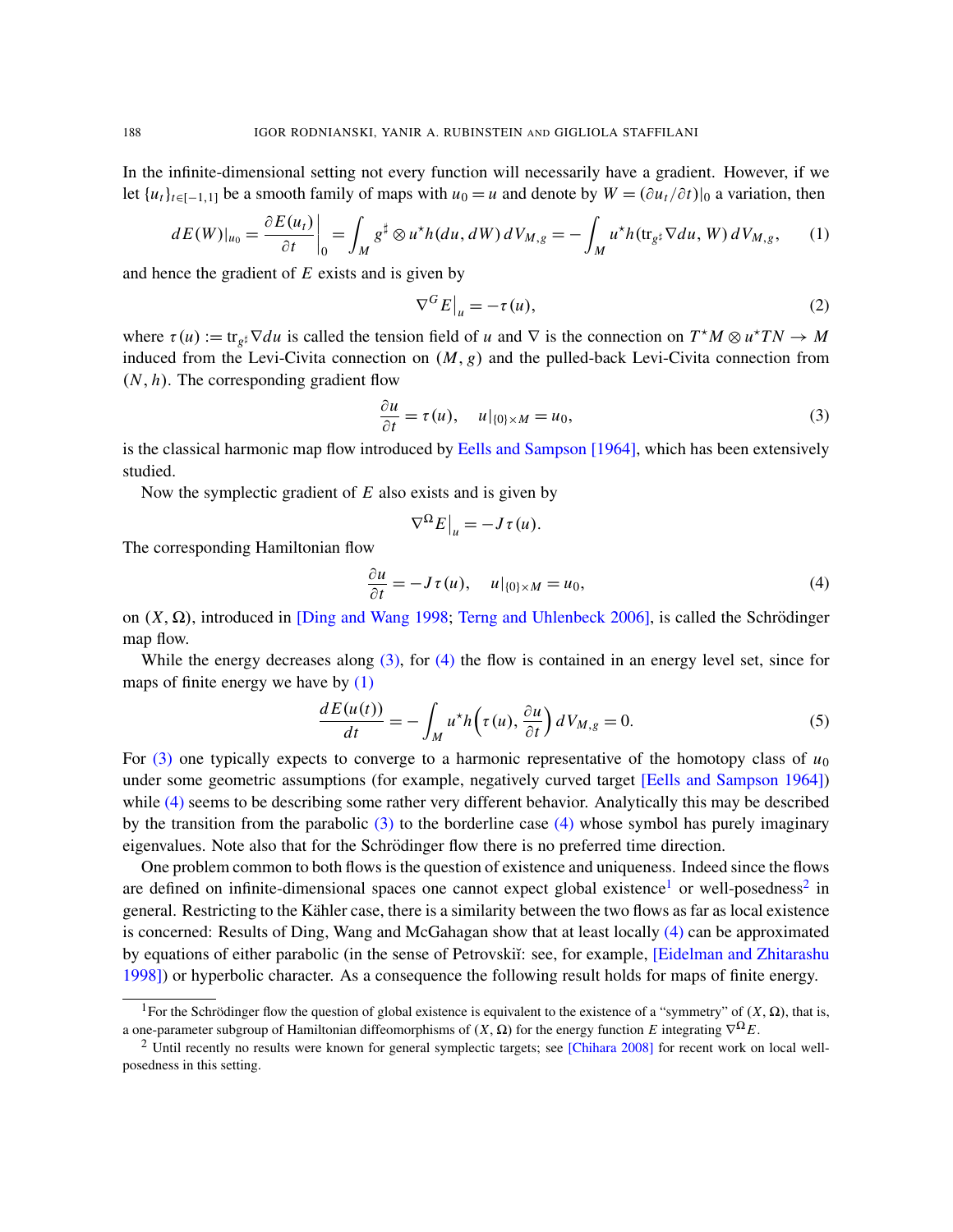The[orem](#page-2-1) 1.1 [Ding and Wang 2001; McGahagan 2007]. *Let* (*Mm*, *g*) *be a complete Riemannian manifold and let*  $(N, J, h)$  *be a complete Kähler manifold with bounded geometry. For integers*  $k > m/2 + 1$ the flow equation (4) with  $u_0 \in W^{k,2}(M,N)$  admits a unique solution  $u \in C^0([0,T], W^{k,2}(M,N))$  where  $T < T_0$  *and*  $T_0$  *depends on*  $\|\nabla u_0\|_{W^{[m/2]+1,2}}$  *and the geometry of N alone. Moreover, there exist positive constants C*1,*C*<sup>2</sup> *depending only on these quantities such that*

$$
\|\nabla u(t)\|_{W^{[m/2]+1,2}} \leq C_1/(T_0-t)^{C_2} \quad \text{for all } t \in [0,T_0).
$$

*In particular, if*  $u_0 \in W^{k,2}(M, N)$  *for all k*  $\geq 2$  *then u*  $\in C^\infty([0, T] \times M, N)$ *.* 

Here by bounded geometry we mean uniform bounds on the injectivity radius and the curvature tensor and its derivatives. This is automatically true for compact targets.

The main difficulty lies, therefore, in understanding the global behavior.

Previous results of a global nature are mostly concerned with the one-dimensional domain case and are all restricted to the case of a special target Kähler manifold. We recall the following nonexhaustive list [of wor](#page-23-5)ks. The flow on  $(S^1, can) \to (S^2, can)$ , where "can" denotes the canonical metric, corresponding to [the classical mode](#page-23-6)l for an isotropic ferromagnet was studied from the mathematical point of view by Sulem et al. [1986], w[ho obtained local well](#page-22-1)[-posedness for th](#page-23-7)e initial value problem as well as partial global results. Zhou et al. [1991] studied the global well-posedness problem using a parabolic approximation which was later put to use in [Ding and Wang 1998; Pang et al. 2001] to prove global existence and uniqueness of smooth s[olutions of maps](#page-23-8) from  $(S^1, can)$  into a constant sectional curvature Kähler target (that is, a Riemann surface equipped with a constant curvature metric or a flat complex torus) as well as to Hermitian l[ocally symmetric spaces](#page-23-1) [Pang et al. 2002] using a conservation law. The latter also treats the inhomog[eneous flow which c](#page-22-2)an be essentially viewed as the Schrödinger flow with domain  $S^1$  equipped with a different metric. Terng and Uhlenbeck [2006] studied in detail the flow from the Euclidean line into Grassmannians. Chang et al. [2000] proved existence and uniqueness of global smooth solutions for maps of t[he Euclidean line into](#page-22-3) [a com](#page-22-4)pact Riemann surface. In addition, they treated maps of the Euclidean plane into a compact Riemann surface under the assumption of small initial energy and certain symmetries. Finally, see [Bejenaru et al. 2007; 2008] for recent work on global well-posedness in the case of maps from Euclidean space into  $(S^2, can)$  under a certain smallness assumption.

Note that in all of these results one restricts the target to a rather small class of Kähler manifolds. [We recall the](#page-22-5) following conjecture:

Conjecture 1.2 [Ding 2002]. *The Schrödinger map flow is globally well-posed for maps from onedimensional domains into compact Kähler manifolds.*

<span id="page-3-0"></span>The main results of this article are a partial answer to this conjecture. Namely, we establish the global well-posedness of the one-dimensional Schrödinger flow into general Kähler manifolds when the domain is the real line, and into Riemann surfaces whe[n th](#page-2-1)e domain is the circle.

**Theorem 1.3.** Let  $(M, g) = (\mathbb{R}, dx \otimes dx)$ , let  $(N, J, h)$  be a complete Kähler manifold with bounded geometry, and let  $k \geq 2$  be an integer. The flow equation (4) with  $u_0 \in W^{k,2}(\mathbb{R}, N)$  admits a unique solution  $u \in C^0(\mathbb{R}, W^{k,2}(\mathbb{R}, N))$ . In particular u is smooth if  $u_0$  is in  $W^{k,2}(\mathbb{R}, N)$  for all  $k \geq 2$ .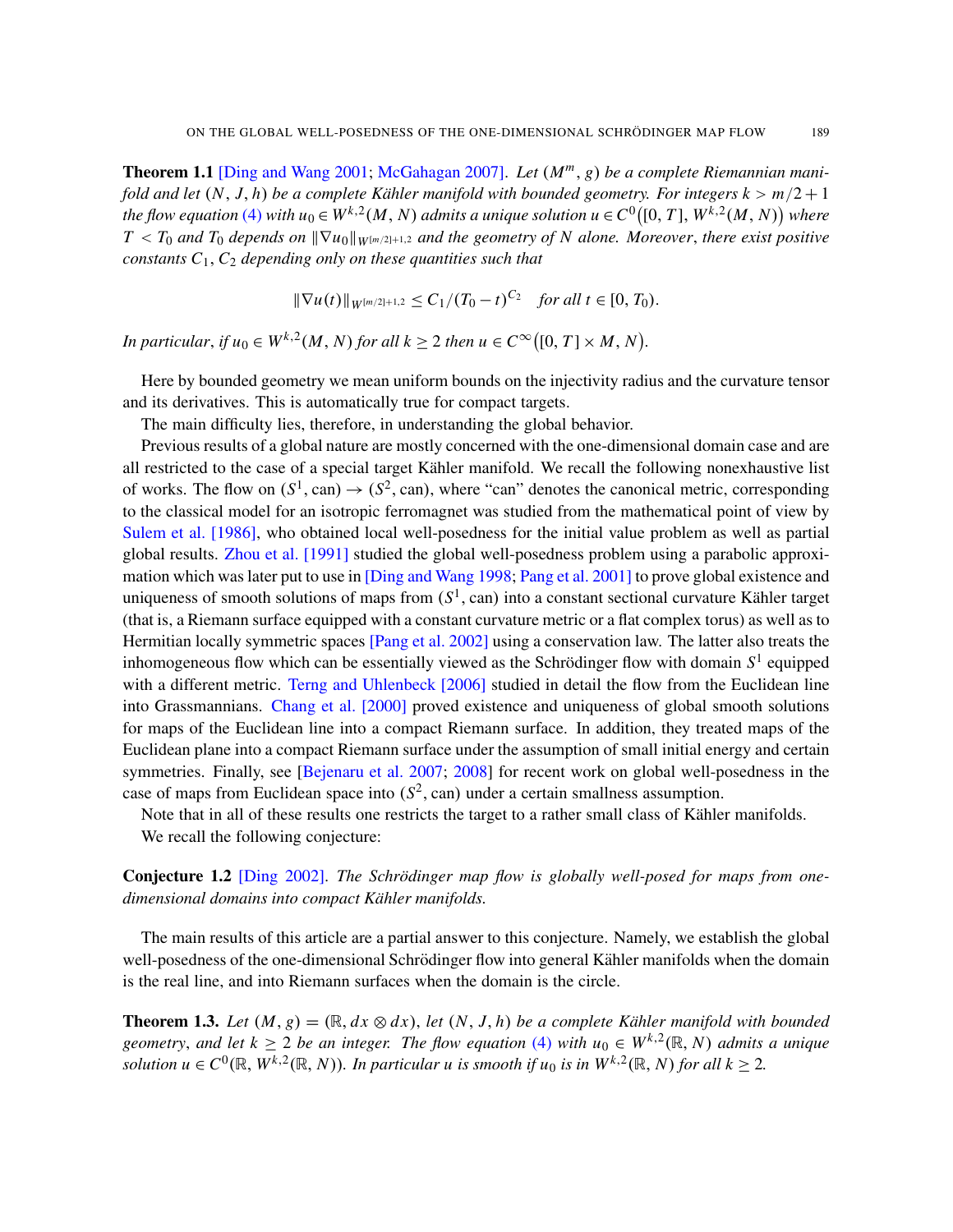<span id="page-4-0"></span>**Theorem 1.4.** Let  $(M, g) = (S^1, dx \otimes dx)$ , let  $(N, J, h)$  be a complete Riemann surface with bounded *geometry, and let*  $k \geq 2$  *be an integer. The flow equation* (4) *with*  $u_0 \in W^{k,2}(S^1, N)$  *admits a unique* solution  $u \in C^0(\mathbb{R}, W^{k,2}(S^1, N))$ . In particular u is smooth if  $u_0$  is in  $W^{k,2}(S^1, N)$  for all  $k \geq 2$ .

Remark 1.5. From the physical point of view, the Schrödinger map flow may also be introduced as a generalization of [the Heisenberg model for](#page-23-9) a ferromagnetic spin system. The classi[cal mo](#page-22-5)del for this [physical system](#page-22-1) [precisely correspo](#page-23-10)[nds to maps from](#page-23-5) the standard circle into  $N = S^2$  with the standard metric and complex structure [Landau and Lifschitz 1935] (for some background see, for example, [Ding 2002; Ding and Wang 1998; McGahagan 2004; Sulem et al. 1986]). Perhaps the most physically natural [g](#page-4-0)eneralization of the classical model would be to vary the metric on the target  $S<sup>2</sup>$ , however it seems that even for small perturbations of the round metric on *S* <sup>2</sup> global well-posedness was not known before. Theorem 1.4 establishes the global well-posedness of the Cauchy problem describing this physical model when the metric on  $S^2$  is arbitrary.

The global well-posedness thus established in these cases, several natural questions arise related to more precise information regarding the long-time behavior of the Schrödinger map flow. For example, for the case of maps from the real line it would be interesting to determine whether certain scattering occurs in some cases[. In addition,](#page-3-0) we pose the following conjecture regarding the length of the image along the flow.

**Conjecture 1.6.** *In the setting of Theorem 1.3 one has*  $\lim_{t\to\infty} ||u(t)||_{W^{1,1}(\mathbb{R},N)} = \infty$ *. In addition, for every*  $\epsilon > 0$ , *there exists a time t<sub>0</sub> and a geodesic ball*  $B \subset N$  *of radius*  $\epsilon$  *such that the image of*  $u(t_0)$  *is contained in B.*

Is not hard to show this conjecture holds for t[he case](#page-2-5)  $N = \mathbb{C}^n$ , equipped with the Euclidean metric, with an estimate  $||u(t)||_{W^{1,1}(\mathbb{R},N)} \geq Ct^{1/2}$ .

*Outline of proofs and organization of the paper.* According to Theorem 1.1 we have existence of a timelocal solution. The strategy of the proof is this: F[irst, using the](#page-2-5) Kähler condition, we translate the flow equation into a system of nonlinear Schrödinger (NLS) equations. Then, for this system of equations we obtain an a priori estimate in a weaker norm than that in Theorem 1.1, namely in an appropriate Strichartz norm for  $M = \mathbb{R}$  and in  $L^4$  for  $M = S^1$ . These estimates are crucial since they only depend on the initial energy (which is a conserved quantity) and that in a manner that can be readily converted into a global a priori estimate in the same space. Taking derivatives of the flow equation and after additional work we then [obtain global a](#page-3-0) pri[ori estimates](#page-4-0) in stronger norms and these in turn may be converted back to imply global well-posedness for our original Cauchy problem in  $W^{k,2}$  for all  $k \geq 2$ .

[While the](#page-5-0) proofs of both Theorem 1.3 and Theorem 1.4 follow the same general scheme, nevertheless there are substantial differences between the two, as [we no](#page-22-2)w explain.

We start in Section 2 with the case of the real line, which is simpler due to simple connectivity and dispersiveness. Here we follow Chang, Shatah and Uhlenbeck [2000] and write the flow equation in terms of a parallel frame, with the added observation that the Kähler condition allows one to readily generalize their computations from the Riemann surface case to higher dimensions. The flow equation then r[educes to](#page-12-0) a system of NLS equations. The same Strichartz-type calculations as in their study of the Riemann surface case then apply.

We then treat in Section 3 the case of maps from  $M = S<sup>1</sup>$  into a Riemann surface, which is considerably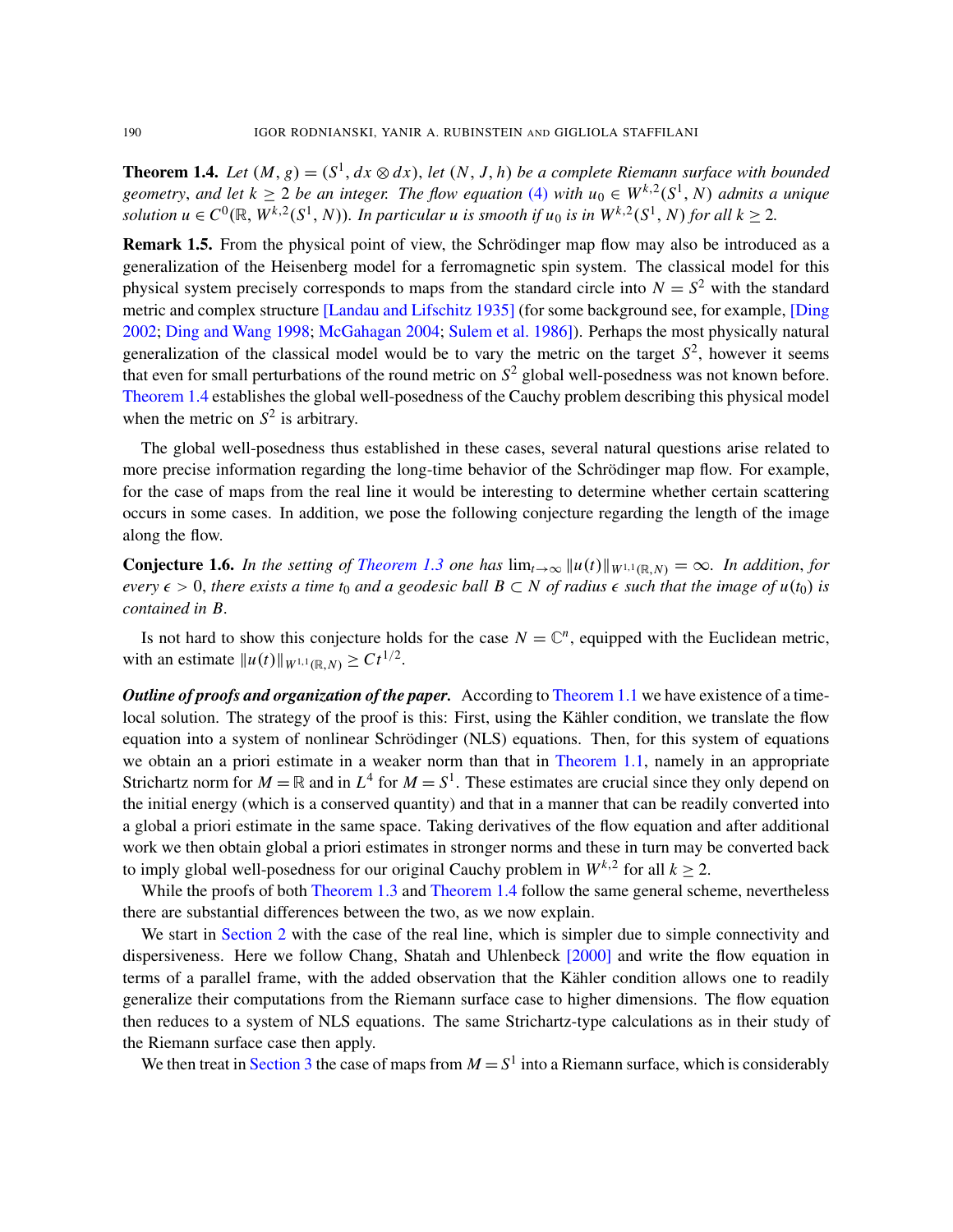more difficult and is the main contribution of this article. There are two main difficulties. First, using a parallel frame introduces holonomy, so the resulting NLS equation lives on  $\mathbb R$ , the universal cover of  $S^1$ , instead of on S<sup>1</sup> itself. To overcome this we use a certain space-time transformation in order to obtain an NLS equation on  $S^1$  in terms of the holonomy representation of N. In addition we need to estimate the variation of the holonomy along the flow. Second, since *S* 1 is compact the equations are no longer dispersive. To overcome that we adapt Bourgain's results on the cubic NLS to our setting in order to prove a time-local a priori estimate in  $L^4$  that depends in such a way on the initial data that it may be used [to](#page-21-0) obtain a global a priori estimate in the same space. Finally, we take derivatives of the NLS equation and after some more work obtain higher derivative a priori estimates.

<span id="page-5-0"></span>In Section 4 we discuss some of the difficulties that arise when trying to apply our approach to treat maps from the circle into higher-dimensional Kähler manifolds. It is conceivable that some of these ideas might be related to showing finite time blow-up for higher-dimensional domains.

#### <span id="page-5-2"></span>2[. M](#page-2-1)aps from the real line into a Kähler manifold

In the case of maps from the Euclidean real line into a complete Kähler manifold  $(N, J, h)$  of complex dimension *n*, the Schrödinger equation  $(4)$  becomes

<span id="page-5-1"></span>
$$
J\nabla_t u - \nabla_x \nabla_x u = 0, \qquad u(0) = u_0,
$$
\n(6)

and we define the energy as

$$
E(u_0) = \int_{\mathbb{R}} |du_0|_{\frac{\partial}{\partial x} \otimes \frac{\partial}{\partial x} \otimes u^*h}^2 dx < \infty \tag{7}
$$

(departing from the convention in the Introduction by a factor of 2). Here we [have used the](#page-22-2) abbreviated notation  $\nabla_t = \nabla_{u_x \partial/\partial t}$ ,  $\nabla_x = \nabla_{u_x \partial/\partial x}$ ,  $\nabla_t u = u_x \partial/\partial t = \partial u/\partial t$ ,  $\nabla_x u = u_x \partial/\partial x = \partial u/\partial x$ , and we denote the derivatives of a function  $f$  by  $f_{,x}$  and  $f_{,t}$ . The key idea in this section, going back to [Chang et al. 2000], is to rewrite (6) in an appropriate frame along the image, in such a way that (6) reduces to a system of nonlinear Schrödinger (N[LS\)](#page-5-1) equations. In fact our proof closely follows their approach for [the Riemann](#page-2-5) surface case observing that it readily generalizes to Kahler targets of arbitrary dimension. ¨

Assume that  $u : I \times \mathbb{R} \to N$  is a solution of (6), where *I* is a neighborhood of 0 in  $\mathbb{R}$  (given, for example, by Theorem 1.1). Choose an orthonormal frame  $\{e_1, \ldots, e_{2n}\}$  for  $u^*TN$  with respect to *h*. We further reduce the structure group to  $U(n) \subseteq O(2n)$  by assuming  $e_{n+1} = Je_1, \ldots, e_{2n} = Je_n$ . We identify  $U(n)$  with its image in  $O(2n)$  under the map  $\iota$ :  $GL(n, \mathbb{C}) \rightarrow GL(2n, \mathbb{R})$  given by

$$
i(A + \sqrt{-1} B) = \begin{pmatrix} A & -B \\ B & A \end{pmatrix}.
$$

Note that if  $v = x +$ √  $\overline{-1} y \in \mathbb{C}^n$  and  $\iota(v) = \begin{pmatrix} x \\ y \end{pmatrix}$ *y*  $\int$  then

$$
i(Av) = i(A)i(v).
$$

We will use this identification frequently, sometimes omitting the reference to the map  $\iota$ . In the following we let Latin indices take values in  $\{1, \ldots, 2n\}$  and Greek indices in  $\{1, \ldots, n\}$ . For both alphabets we use the notation

$$
\overline{\cdot} = \cdot + n - 1 \pmod{2n} + 1.
$$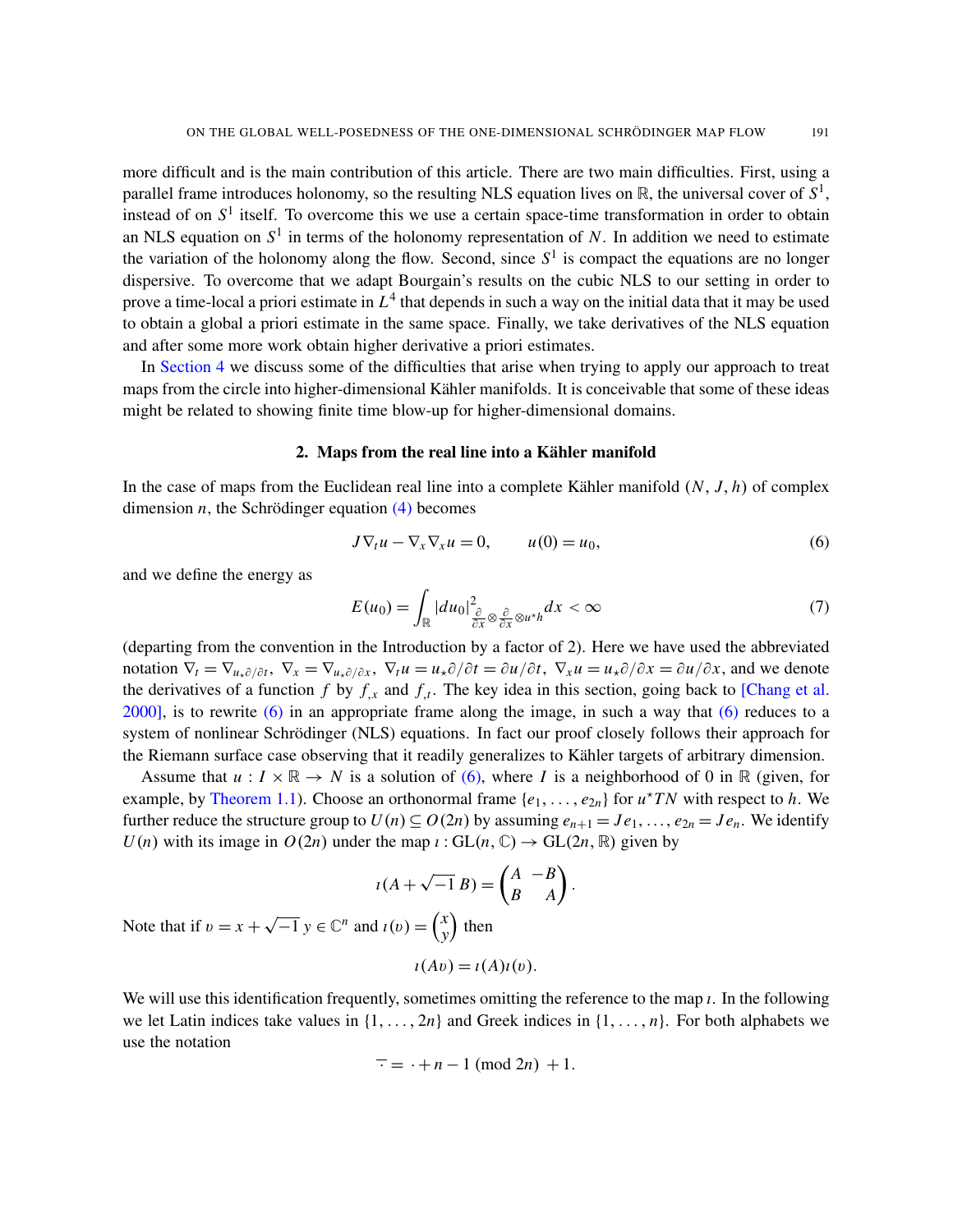Therefore barred Greek indices take values in  $\{n+1,\ldots,2n\}$ . As mentioned  $e_{\bar{i}} = Je_i$  so  $e_{\bar{a}} = Je_a$ and  $e_{\overline{\alpha+n}} = -e_{\alpha}$ . We abbreviate the spaces  $L^p(\mathbb{R}, dx)$  and  $L^p(\mathbb{R}, dt)$  as  $L^p(\mathbb{R}_x)$  and  $L^p(\mathbb{R}_t)$ , and so on. Finally, [g](#page-5-1)iven a map  $u:(M, g) \to (N, h)$ , by  $u \in W^{k,p}(M, N)$  we will mean that  $\sum_{j=0}^{k-1} ||\nabla^j du||_{L^p} < \infty$ . For example, in this notation we have  $E(u) = ||u||_{W^{1,2}(M,N)}^2$ .

Now we may view the flow equation (6) in this frame. Write, for each  $(t, x) \in I \times \mathbb{R}$ ,

$$
\nabla_x u = \sum_{j=1}^{2n} h(\nabla_x u, e_j) e_j =: a^j e_j, \quad \nabla_t u = \sum_{j=1}^{2n} h(\nabla_t u, e_j) e_j =: b^j e_j,
$$
\n(8)

where we use the Einstein summation convention, namely the appearance of an index both as a subscript and a superscript indicates summation. Then  $(6)$  can be rewritten as

<span id="page-6-4"></span><span id="page-6-2"></span><span id="page-6-1"></span>
$$
b^{j}e_{j} - a_{,x}^{j}e_{j} - a^{j}\nabla_{x}e_{j} = 0.
$$
\n(9)

The conservation of energy (see  $(5)$ ) is expressed as

$$
E(u(t)) = E(u_0) = \int_{\mathbb{R}} \sum_{l=1}^{2n} (a_l)^2 dx = ||a(t)||_{L^2(\mathbb{R}_x)}^2 \quad \text{for all } t \in \mathbb{R}.
$$
 (10)

Note that

$$
0 = u_{\star} \left[ \frac{\partial}{\partial t}, \frac{\partial}{\partial x} \right] = [\nabla_t u, \nabla_x u]. \tag{11}
$$

Since  $\nabla J = 0$ , differentiating (6) in space yields  $J\nabla_x \nabla_x u - \nabla_x \nabla_x \nabla_x u = 0$ , which becomes, using (11) and (8),

<span id="page-6-0"></span>
$$
J(a_j^j e_j + a^j \nabla_i e_j) - a_{,xx}^j e_j - 2a_{,x}^j \nabla_x e_j - a^j \nabla_x \nabla_x e_j = 0.
$$
 (12)

We impose the gauge-fixing condition

<span id="page-6-3"></span>
$$
\nabla_x e_j = 0, \quad j = 1, \dots, 2n. \tag{13}
$$

The resulting frame along the image is still unitary, since the complex structure commutes with parallel transport. Equation (9) beco[mes](#page-6-0)

$$
b^j = a_{,x}^j. \tag{14}
$$

Note that  $u^*TN \to \mathbb{R}$  is trivial and that (13) amounts to fixing a trivializing parallel frame. With this choice, the flow on  $u^*TN$  is given by

$$
a_{,i}^{j}e_{\bar{j}} - a_{,xx}^{j}e_{j} = -a^{j}\nabla_{i}e_{\bar{j}}.
$$
 (15)

Along the image, using (13) and (14), and letting *R* denote the curvature tensor of  $(N, h)$ , we have

$$
\nabla_{x} \nabla_{t} e_{\bar{j}} = R(\nabla_{x} u, \nabla_{t} u) e_{\bar{j}} = a^{k} b^{l} R_{kl\bar{j}}{}^{q} e_{q}
$$
  
\n
$$
= (a^{\alpha} b^{\beta} R_{\alpha\beta\bar{j}}{}^{q} + a^{\bar{\alpha}} b^{\beta} R_{\bar{\alpha}\beta\bar{j}}{}^{q} + a^{\alpha} b^{\bar{\beta}} R_{\alpha\bar{\beta}\bar{j}}{}^{q} + a^{\bar{\alpha}} b^{\bar{\beta}} R_{\bar{\alpha}\bar{\beta}\bar{j}}{}^{q} + a^{\bar{\alpha}} b^{\bar{\beta}} R_{\bar{\alpha}\bar{\beta}\bar{j}}{}^{q} + a^{\bar{\alpha}} b^{\bar{\beta}} R_{\bar{\alpha}\bar{\beta}\bar{j}}{}^{q} + a^{\bar{\alpha}} a^{\bar{\beta}} k_{\alpha\bar{\beta}\bar{j}}{}^{q} + a^{\bar{\alpha}} a^{\bar{\beta}} k_{\alpha\bar{\beta}\bar{j}}{}^{q} - a^{\bar{\alpha}} a^{\beta}_{,x} R_{\bar{\alpha}\bar{\beta}\bar{j}}{}^{q} + a^{\bar{\alpha}} a^{\bar{\beta}} k_{\alpha\bar{\beta}\bar{j}}{}^{q} + a^{\bar{\alpha}} a^{\bar{\beta}} k_{\alpha\bar{\beta}\bar{j}}{}^{q} - a^{\bar{\alpha}} a^{\beta}_{,x} R_{\bar{\alpha}\bar{\beta}\bar{j}}{}^{q} + a^{\bar{\alpha}} a^{\bar{\beta}} k_{\alpha\bar{\beta}\bar{j}}{}^{q} + a^{\bar{\alpha}} a^{\bar{\beta}} k_{\alpha\bar{\beta}\bar{j}}{}^{q} + a^{\bar{\alpha}} a^{\bar{\beta}} k_{\alpha\bar{\beta}\bar{j}}{}^{q} + a^{\bar{\alpha}} a^{\bar{\beta}} k_{\alpha\bar{\beta}\bar{j}}{}^{q} + a^{\bar{\alpha}} a^{\bar{\beta}} k_{\alpha\bar{\beta}\bar{j}}{}^{q} + a^{\bar{\alpha}} a^{\bar{\beta}} k_{\alpha\bar{\beta}\bar{j}}{}^{q} + a^{\bar{\alpha}} a^{\bar{\beta}} k_{\alpha\bar{\beta}\bar{j}}{}^{q} + a^{\bar{\alpha}} a^{\bar{\beta}} k_{\alpha\bar{\beta}\bar{j}}{}^{q} + a^{\bar{\alpha}} a^{\bar{\beta}} k_{\alpha\bar{\beta}\bar{j}}{}^{q} + a^{\bar{\alpha}} a^{\bar{\beta}} k_{\alpha\bar{\beta}\bar
$$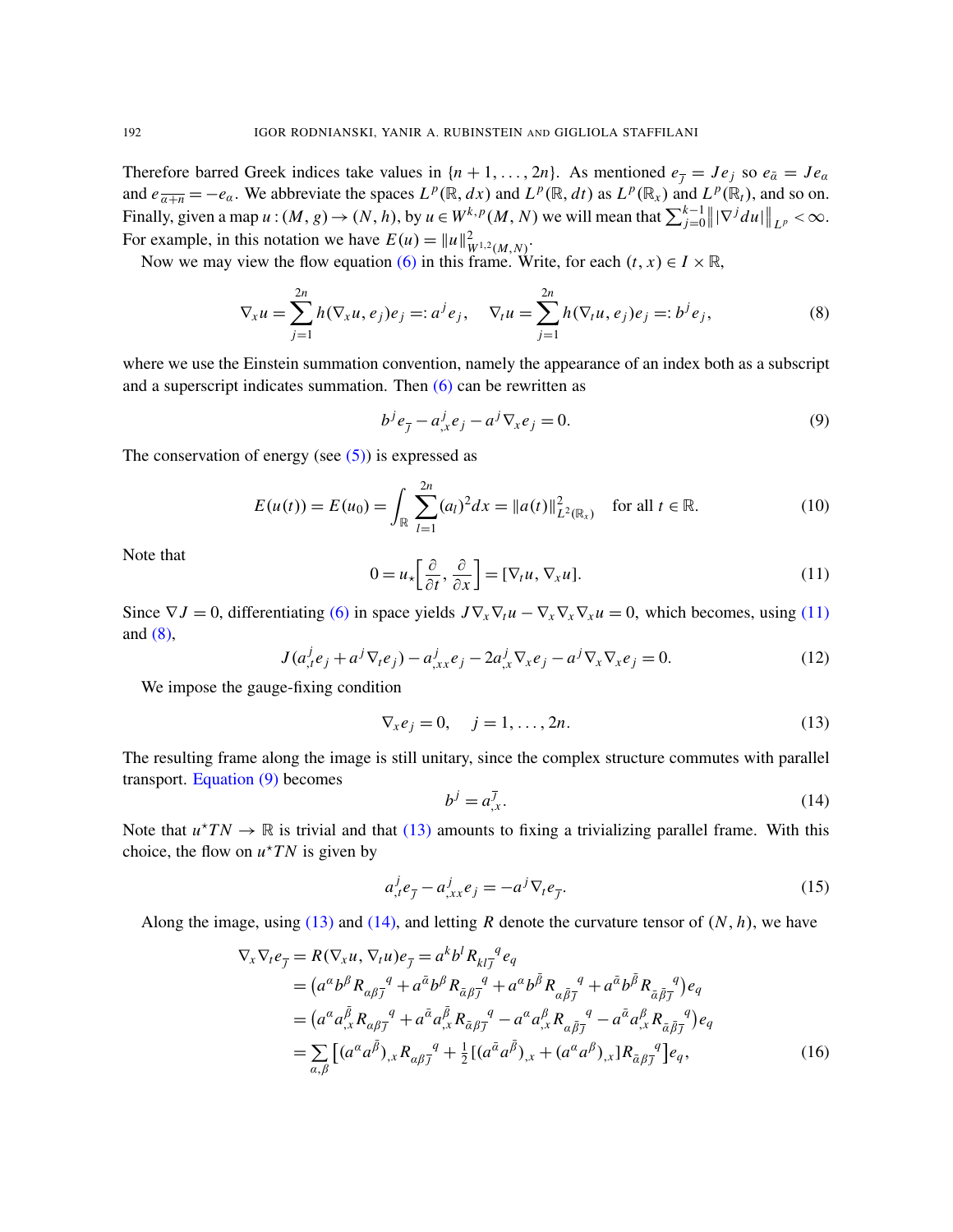[w](#page-5-2)here we have used the Kähler condition once more:

$$
R_{\alpha\beta\overline{j}}^q = R_{\overline{\alpha}\overline{\beta}\overline{j}}^q, \quad R_{\overline{\alpha}\beta\overline{j}}^q = -R_{\alpha\overline{\beta}\overline{j}}^q.
$$

Equation (7) implies  $\lim_{x\to\pm\infty} a^i(t, x) = 0$ . Therefore, since  $\nabla_x h(\nabla_t e_{\bar{f}}, e_q) = h(\nabla_x \nabla_t e_{\bar{f}}, e_q)$ , we have

$$
\nabla_{t} e_{\overline{J}}(t, x) = \sum_{q=1}^{2n} h(\nabla_{t} e_{\overline{J}}, e_{q})(t, -\infty) e_{q}(t, x) \n+ \left( \sum_{\alpha, \beta} \left[ a^{\alpha} a^{\overline{\beta}} R_{\alpha \beta \overline{J}}^{q} + \frac{1}{2} \left[ a^{\overline{\alpha}} a^{\overline{\beta}} + a^{\alpha} a^{\beta} \right] R_{\overline{\alpha} \beta \overline{J}}^{q} \right](t, x) \n- \int_{(-\infty, x]} \sum_{\alpha, \beta} \left[ a^{\alpha} a^{\overline{\beta}} R_{\alpha \beta \overline{J}}^{q}, x + \frac{1}{2} (a^{\overline{\alpha}} a^{\overline{\beta}} + a^{\alpha} a^{\beta}) R_{\overline{\alpha} \beta \overline{J}}^{q}, x \right](t, y) dy \right) e_{q}(t, x).
$$
\n(17)

Defining

$$
A_{\bar{j}}^{q}(t, -\infty) := h(\nabla_{t}e_{\bar{j}}, e_{q})(t, -\infty),
$$
  
\n
$$
P_{\bar{j}}^{q}(t, x) := \sum_{\alpha, \beta} \left[a^{\alpha} a^{\bar{\beta}} R_{\alpha\beta\bar{j}}^{q} + \frac{1}{2} [a^{\bar{\alpha}} a^{\bar{\beta}} + a^{\alpha} a^{\beta}] R_{\bar{\alpha}\beta\bar{j}}^{q} \right](t, x),
$$
  
\n
$$
Q_{\bar{j}}^{q}(t, x) := - \int_{(-\infty, x]} \sum_{\alpha, \beta} \left[a^{\alpha} a^{\bar{\beta}} R_{\alpha\beta\bar{j}}^{q}, x + \frac{1}{2} (a^{\bar{\alpha}} a^{\bar{\beta}} + a^{\alpha} a^{\beta}) R_{\bar{\alpha}\beta\bar{j}}^{q}, x \right](t, y) dy,
$$

we thus have

$$
\nabla_t e_{\bar{J}}(t, x) = A^q_{\bar{J}}(t, -\infty) e_q(t, x) + \left[ P^q_{\bar{J}}(t, x) + Q^q_{\bar{J}}(t, x) \right] e_q(t, x).
$$
\n(18)

We now estimate these terms. Using (9) we have

<span id="page-7-2"></span><span id="page-7-1"></span>
$$
\nabla_t e_{\bar{j}} = b^k \Gamma^p_{k\bar{j}} e_p = a^{\bar{k}}_{,x} \Gamma^p_{k\bar{j}} e_p. \tag{19}
$$

Hence,  $h(\nabla_t e_{\bar{j}}, e_q) = a_{,x}^{\bar{k}} \Gamma_k^q$  $\frac{q}{k}$  and so we may assume that  $A^q$ <sub>J</sub> vanishes at  $(t, -∞)$ . To justify this, note that this is indeed the case for the local solution of our equation given by Theorem 1.1; even though this assumption makes use of the finiteness of the  $W^{2,2}$  norm of that [local](#page-7-0) solution, the important point is that eventually our estimates [will n](#page-6-1)ot depend on the  $W^{2,2}$  norm of *u* (equivalently on the  $W^{1,2}$  norm of *a*), and so the proof of the a priori estimate for the system of NLS equations (23) below (for *a*) goes through, with this assumption. Next, using (8), note that  $R_{klp}^{q}$ ,  $a = a^{s} R_{klp}^{q}$ , Therefore,

$$
|P_j^q(t,x)| < C|a(t,x)|^2, \qquad |Q_j^q(t,x)| < C \int_{\mathbb{R}} |a(t,y)|^3 dy,\tag{20}
$$

where  $C > 0$  depends only on the geometry and where we use the notation  $|a| := (\sum_{j=1}^{2n} (a^j)^2)^{1/2}$ .

To summarize the discussion, we have shown that (15) transforms to the following system of NLS equations

<span id="page-7-0"></span>
$$
-a_{,t}^{\bar{\gamma}} - a_{,xx}^{\gamma} = -a^j P_j^{\gamma} - a^j Q_j^{\gamma}, \qquad \gamma = 1, ..., n,
$$
 (21)

$$
a_{,t}^{\gamma} - a_{,xx}^{\bar{\gamma}} = -a^j P_j^{\bar{\gamma}} - a^j Q_j^{\bar{\gamma}}, \qquad \gamma = 1, \dots, n,
$$
 (22)

or, letting  $J_0 = i(\sqrt{-1} I)$ ,

$$
J_0 a_{,t} = a_{,xx} - P \cdot a - Q \cdot a,\tag{23}
$$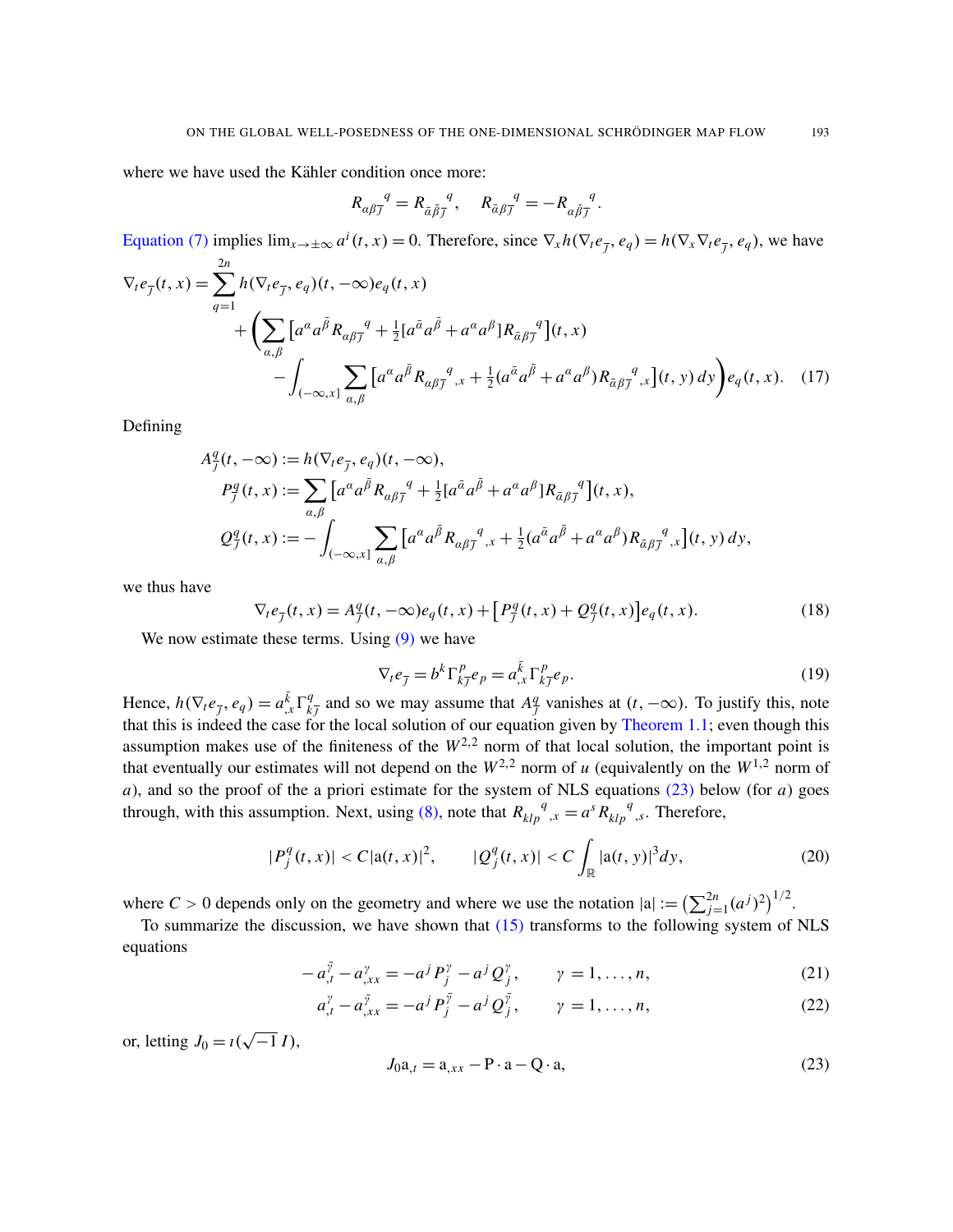where  $a = (a^1, \ldots, a^{2n})^T$ ,  $P = (P_j^k)$ , and  $Q = (Q_j^k)$ . Equivalently, using the aforementioned identification  $\iota$  of  $GL(n, \mathbb{C})$  with a subset of  $GL(2n, \mathbb{R})$ ,

<span id="page-8-0"></span>
$$
\sqrt{-1}\Phi_{,t} = \Phi_{,xx} - S \cdot \Phi - T \cdot \Phi,
$$
\n(24)

where

$$
\Phi := i^{-1}(\mathbf{a}) = (a^1 + \sqrt{-1} a^{\bar{1}}, \dots, a^n + \sqrt{-1} a^{\bar{n}})^T, \quad \mathbf{S} := (S^{\beta}_{\alpha}) = i^{-1}(\mathbf{P}), \quad \mathbf{T} := (T^{\beta}_{\alpha}) = i^{-1}(\mathbf{Q}), \tag{25}
$$

and from  $(20)$  we have

$$
|S_{\alpha}^{\beta}| < C|\Phi|^2, \qquad |T_{\alpha}^{\beta}| < C \int_{\mathbb{R}} |\Phi|^3 dy. \tag{26}
$$

Here we have set  $|\Phi| := (\sum_{j=1}^n |\Phi^j|^2)^{1/2}$ .

**Remark 2.1.** In the case of a variable complete smooth metric on the domain  $(M, g) = (\mathbb{R}, a^{-1}dx \otimes dx)$ with  $\alpha > 0$  the flow equation (4) becomes

$$
b^k e_{\bar{k}} = a a_{,x}^k e_k + \frac{1}{2} a_{,x} a^k e_k,\tag{27}
$$

which can then be transformed, as before, to

$$
J_0 a_{,t} = \alpha a_{,xx} + \frac{3}{2}\alpha_{,x} a_{,x} + \frac{1}{2}\alpha_{,xx} a - P \cdot a - Q \cdot a.
$$
 (28)

Equivalently, again using the map  $\iota : GL(n, \mathbb{C}) \to GL(2n, \mathbb{R})$ ,

$$
\sqrt{-1}\Phi_{,t} = \alpha\Phi_{,xx} + \frac{3}{2}\alpha_{,x}\Phi_{,x} + \frac{1}{2}\alpha_{,xx}\Phi - S\cdot\Phi - T\cdot\Phi.
$$
 (29)

The only obstacle to treating this equation using the methods below is the first derivative term on the right-hand side (cf. Remark 3.1).

[Therefor](#page-22-2)e we have reduced the [origin](#page-8-0)al flow equation for the map to a system of NLS equations for the frame coefficients of the gradient of the map. Thus we have reduced ourselves to the same situation as in [Chang et al. 2000] (the only difference in (24) from the case where the target is a Riemann surface is that the equation for each  $\Phi^j$  depends also on the other  $\Phi^k$ ,  $k = 1, \ldots, n$ ; however this dependence is only in the nonlinear terms and not in the terms involving derivatives) and their work now implies the following theorem which is the main re[sult](#page-2-1) of this section.

<span id="page-8-1"></span>**Theorem 2.2.** *Let*  $(M, g) = (\mathbb{R}, dx \otimes dx)$  *and let*  $(N, J, h)$  *be a complete Kähler manifold with bounded* geometry. Then for integers  $k \geq 2$  the flow equation (4) with  $u_0 \in W^{k,2}(\mathbb{R}, N)$  admits a unique solution  $u \in C^0(\mathbb{R}, W^{k,2}(\mathbb{R}, N)).$ 

For the benefit of the reader that may not be familiar with standard Strichartz estimates techniques we include here the detailed proof of the Chang–Shatah–Uhlenbeck  $L^4(\mathbb{R}_{t, loc}, L^\infty(\mathbb{R}_x))$  estimate and how it implies global well-posedness in  $W^{k,2}(\mathbb{R}, N)$ . No originality is claimed here. This also serves to provide some perspective on the differences between this case and the case of the circle, treated in the following sections. In addition, it serves to explain the three basic steps in obtaining global well-posedness in *Wk*,<sup>2</sup> that are also (at least schematically) needed in the case of the circle.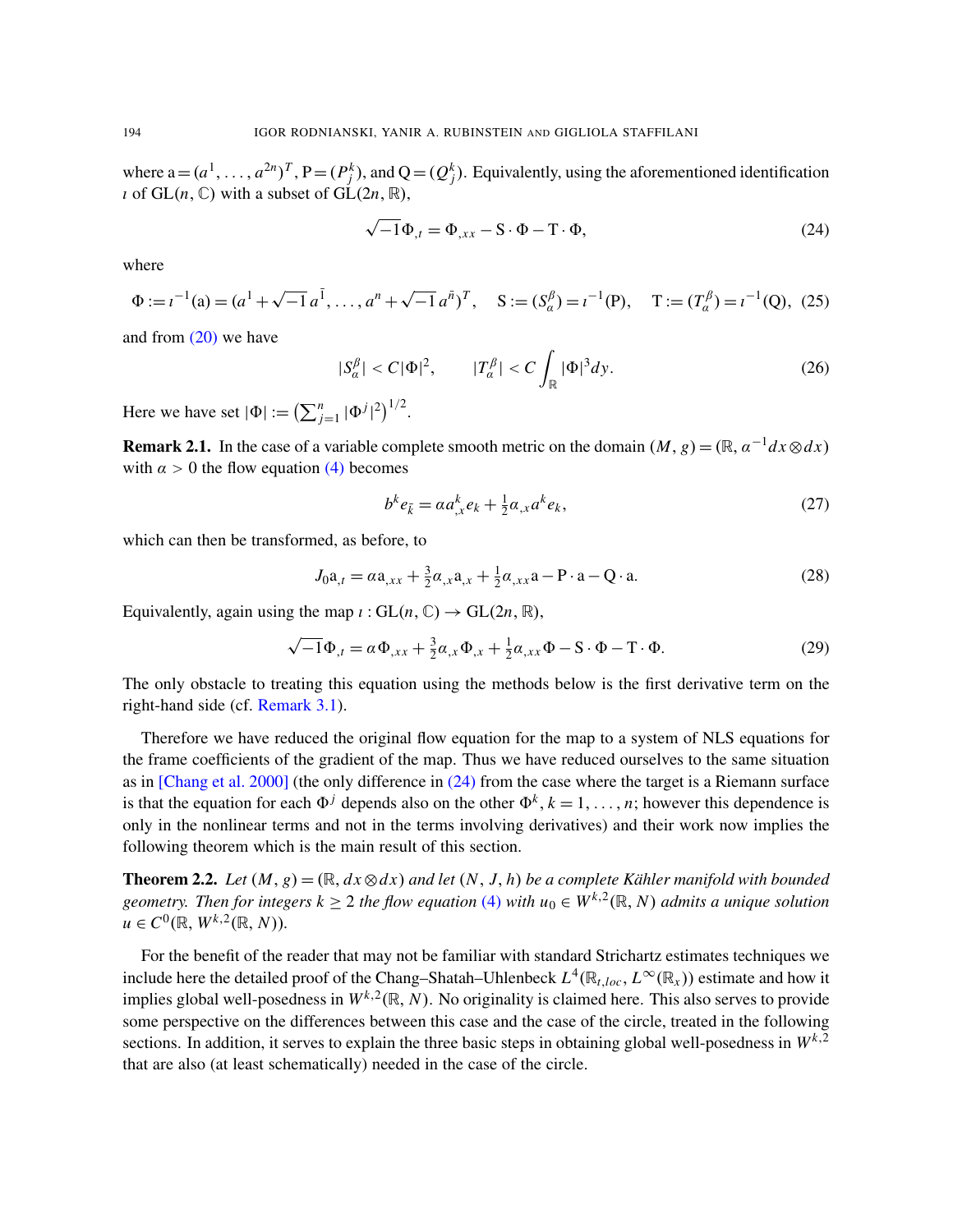*Proof.* First, we have by Theorem 1.1 local well-posedness of the original Schrödinger map flow  $(6)$ in  $W^{k,2}(\mathbb{R}, N)$  for  $k \ge 2$ . The key to obtaining global well-posedness in these spaces will be a local a priori estimate in a space that is morally larger than  $C^0(\mathbb{R}, W^{2,2}(\mathbb{R}, N))$ . Equivalently, we will prove an estimate for the frame coefficients *a* in a norm "weaker" than  $C^0(\mathbb{R}, W^{1,2}(\mathbb{R}, \mathbb{R}^{2n})) \equiv C^0(\mathbb{R}, W^{1,2}(\mathbb{R}))$ .

More precisely, the proof of global well-posedness is divided into three steps:

First, given an initial data  $u_0$  in  $W^{2,2}(\mathbb{R}, N)$  (equivalently,  $\Phi(0) \in W^{1,2}(\mathbb{R})$ ) we will prove an a priori estimate on the  $L^4(\mathbb{R}_{t,loc}, L^\infty(\mathbb{R}))$  norm of the frame coefficients  $\Phi$  depending only on the initial energy  $\|\Phi\|_{L^2(\mathbb{R})}$  and the geometry. In particular it will im[ply th](#page-8-0)at  $\|\Phi\|_{L^4([0,T],L^\infty(\mathbb{R}))}$  is finite for all  $T > 0$ . This is the most fundamental step.

Second, taking a derivative of the system of NLS equations  $(24)$  for  $\Phi$ , using the estimate from the first step, and applying similar calculations we prove that  $\|\Phi\|_{L^4([0,T],W^{1,\infty}(\mathbb{R}))}$  and  $\|\Phi\|_{C^0([0,T],W^{1,2}(\mathbb{R}))}$ a[re fin](#page-8-0)ite for all *T* > 0.

Third, we let  $k \geq 3$  and assume our initial data  $u_0$  lies in  $W^{k,2}(\mathbb{R}, N)$ . Taking further derivatives of the equations (24) and working inductively, one proves that  $\|\Phi\|_{C^0([0,T], W^{k-1,2}(\mathbb{R}))}$  is finite for all  $T > 0$ . This step, sometimes called *propagation of regularity*, is considered as routine once the first two steps have been carried out.

The key feature of the analysis involved here is that while one is interested only in proving that the  $W^{1,2}(\mathbb{R})$  [norm](#page-8-0) of  $\Phi(t)$  stays finite, one is forced to use the auxiliary space  $L^4(\mathbb{R}_t, W^{1,\infty}(\mathbb{R}_x))$ .

[In fact, al](#page-9-0)though we will not carry this out here, in the first step one may prove local (and hence global) a priori estimates for (24) in other Strichartz spaces (these are by definition the spaces  $L^q(\mathbb{R}_t, L^r(\mathbb{R}_x))$ specified by Lemma 2.3 below) as well, for example,  $L^6(\mathbb{R} \times \mathbb{R})$ .

Having thus outlined the different steps of the proof, we now turn to the proof itself.

*Step 1.* Suppose a function  $c : \mathbb{R} \times \mathbb{R} \to \mathbb{C}$  satisfies the NLS equation

<span id="page-9-2"></span><span id="page-9-1"></span>
$$
\sqrt{-1} \, c_{,t} = c_{,xx} + F \quad \text{for all } t \in [0, T], \qquad c(0) = f,\tag{30}
$$

for some function  $F : [0, T] \times \mathbb{R} \to \mathbb{C}$  that may depend on *c* nonlinearly (but not on its derivatives). One then has the integral expression (Duhamel formula)

$$
c(t,x) = \int_{\mathbb{R}} f(y) \frac{e^{-\sqrt{-1}|x-y|^2/4t}}{\sqrt{2\pi t}} dy - \sqrt{-1} \int_0^t \int_{\mathbb{R}} F(s,y) \frac{e^{-\sqrt{-1}|x-y|^2/4(t-s)}}{\sqrt{2\pi (t-s)}} dy \wedge ds.
$$
 (31)

Denote the Schrödinger operator by

$$
S(t)f := e^{-\sqrt{-1}t\partial^2/\partial x^2};
$$
\n(32)

more explicitly, we have for  $M = \mathbb{R}$ ,

$$
S(t)f = \int_{\mathbb{R}} f(y) \frac{e^{-\sqrt{-1}|x-y|^2/4t}}{\sqrt{2\pi t}} dy.
$$
 (33)

<span id="page-9-0"></span>We now recall the Strichartz estimates (on  $\mathbb{R}$ ). For appropriate q, r we denote by  $L^{q}(\mathbb{R}, L^{r}(\mathbb{R}))$  the Banach space equipped with the norm

$$
||f||_{L^{q}(\mathbb{R},L^{r}(\mathbb{R}))} := ||f||_{L^{r}(\mathbb{R}_{x})}||_{L^{q}(\mathbb{R}_{t})}.
$$
\n(34)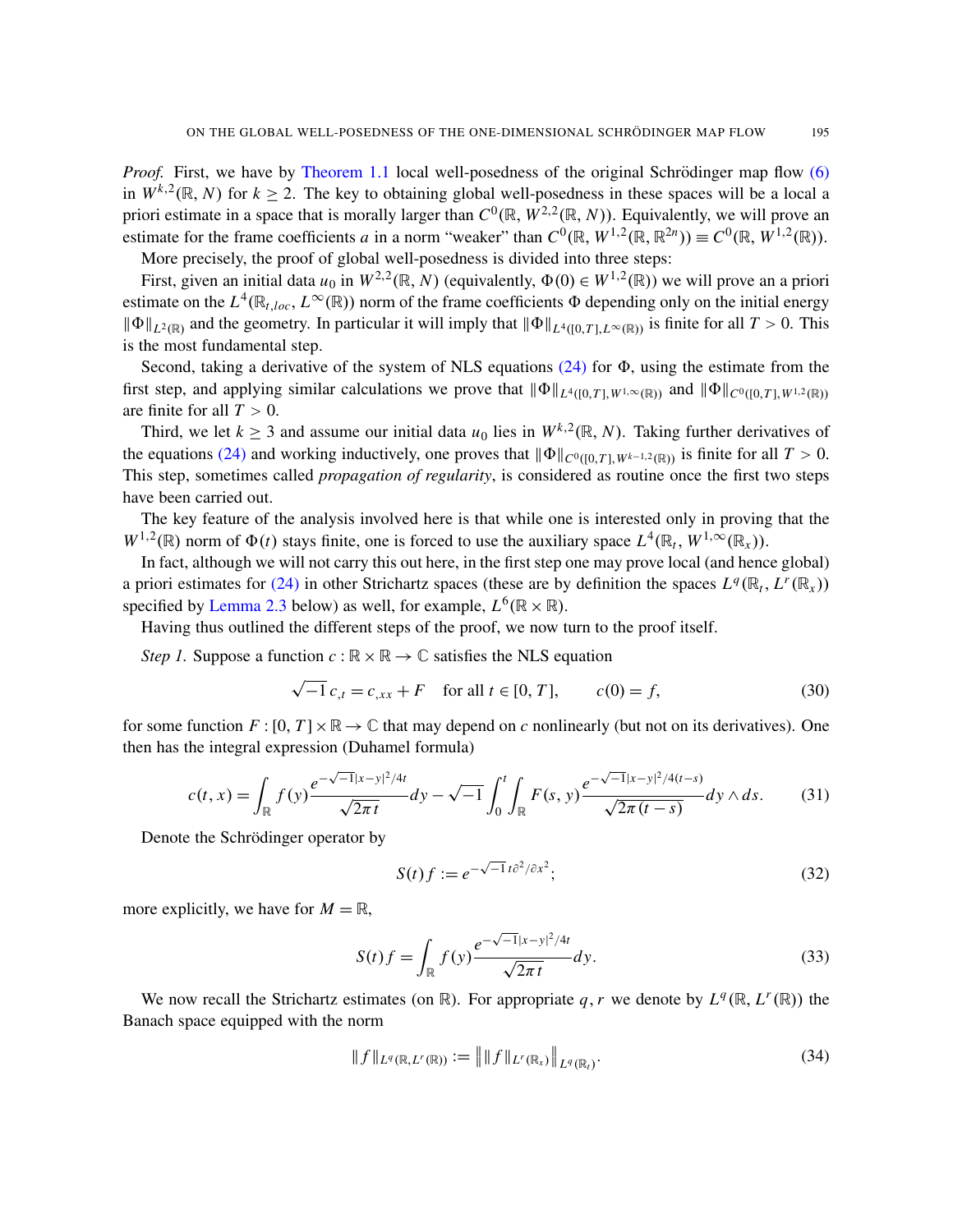**Lemma 2.3** [Cazenave 2003, page 33]. *Let q, r satisfy*  $\frac{2}{q} + \frac{1}{r} = \frac{1}{2}$  $\frac{1}{2}$  with *r* ∈ [2, ∞] *and let*  $f$  ∈  $L^2(\mathbb{R}_x)$ *. Then* the function  $t\mapsto S(t)$   $f$  belongs to  $L^q(\mathbb R_t,L^r(\mathbb R_x))\cap C^0(\mathbb R_t,L^2(\mathbb R_x))$  and there is a constant independent  $of (q, r)$  *and of*  $f \in L^2(\mathbb{R})$  *such that* 

<span id="page-10-0"></span>
$$
||S(\cdot)f||_{L^{q}(\mathbb{R}_{t},L^{r}(\mathbb{R}_{x}))} \leq C||f||_{L^{2}(\mathbb{R})}.
$$
\n(35)

In our situation we know that  $\|\Phi\|_{L^2}$  is constant in time (recall (10)). Assume also that  $\Phi$  lies in  $L^4([0, T], L^\infty(\mathbb{R}_x))$ . We will now show that the  $L^4([0, T], L^\infty(\mathbb{R}_x))$  norm of  $\Phi$  is controlled by its  $L^2$ norm and the geometry. This will imply local and eventually global estimates in  $L^4(\mathbb{R}_t, L^\infty(\mathbb{R}_x))$ .

Let  $F = -S \cdot \Phi - T \cdot \Phi$ . In what follows we restrict *t* to the interval [ $t_1, t_2$ ]. Then

$$
\Phi^{j}(t) = S(t - t_{1})\Phi^{j}(t_{1}) - \sqrt{-1} \int_{t_{1}}^{t} S(t - s)F(s, \cdot) ds.
$$
\n(36)

The first term of (36) is in  $L^4([t_1, t_2], L^\infty(\mathbb{R}))$  by the Strichartz estimate (35). We will now show that the second term is also in this space.

First, we consider the term  $S \cdot \Phi \le C ||\Phi||^3$ . We need to estimate

$$
\left\| \int_{t_1}^t S(t-s)(S \cdot \Phi)(s,\cdot) ds \right\|_{L^4([t_1,t_2],L^\infty(\mathbb{R}))}.
$$
\n(37)

From (33) we have the dispersive estimate  $|S(t)f| \leq Ct^{-1/2} ||f||_{L^1(\mathbb{R})}$ . Hence,

$$
\left\| \int_{t_1}^t S(t-s)(S \cdot \Phi)(s, \cdot) ds \right\|_{L^{\infty}(\mathbb{R})} \leq C \int_{t_1}^t (t-s)^{-1/2} \left\| |\Phi(s, \cdot)|^3 \right\|_{L^1(\mathbb{R})} ds
$$
  
\n
$$
\leq C \cdot E(u_0) \int_{t_1}^t (t-s)^{-1/2} \|\Phi(s, \cdot)\|_{L^{\infty}(\mathbb{R})} ds
$$
  
\n
$$
\leq C' \left( \int_{t_1}^t ((t-s)^{-1/2})^{4/3} ds \right)^{3/4} \left( \int_{t_1}^t \|\Phi(s, \cdot)\|_{L^{\infty}(\mathbb{R})}^4 ds \right)^{1/4}
$$
  
\n
$$
= C'' |t - t_1|^{1/4} \|\Phi\|_{L^4([t_1, t], L^{\infty}(\mathbb{R}))}, \tag{38}
$$

and it follows that

<span id="page-10-1"></span>
$$
\left\| \int_{t_1}^t S(t-s)(S \cdot \Phi)(s,\cdot) ds \right\|_{L^4([t_1,t_2],L^\infty(\mathbb{R}))} \leq C|t_2-t_1|^{1/2} \|\Phi\|_{L^4([t_1,t_2],L^\infty(\mathbb{R}))}. \tag{39}
$$

Next, we consider the term  $T \cdot \Phi \leq C \|\Phi\| \int_{\mathbb{R}} \|\Phi\|^3 dx$ . By applying a Strichartz estimate under the integral sign and using energy conservation we obtain

$$
\left\| \int_{t_1}^t S(t-s)(\mathbf{T} \cdot \Phi)(s, \cdot) ds \right\|_{L^4([t_1, t_2], L^{\infty}(\mathbb{R}))}
$$
  
\n
$$
\leq C' \int_{t_1}^t \left\| \Phi \right\| |\Phi|^3 \right\|_{L^1(\mathbb{R})} \left\| \int_{L^2(\mathbb{R})} ds \leq C' \int_{t_1}^t \left\| \Phi \right\| \Phi \right\|_{L^{\infty}(\mathbb{R})} \left\| \Phi \right\|_{L^2(\mathbb{R})}^2 \left\| \int_{L^2(\mathbb{R})} ds \right\|
$$
  
\n
$$
\leq C'' \int_{t_1}^{t_2} \left\| \Phi \right\|_{L^{\infty}(\mathbb{R})} ds \leq C'' \left| t_2 - t_1 \right|^{3/4} \left\| \Phi \right\|_{L^4([t_1, t_2], L^{\infty}(\mathbb{R}))}. \tag{40}
$$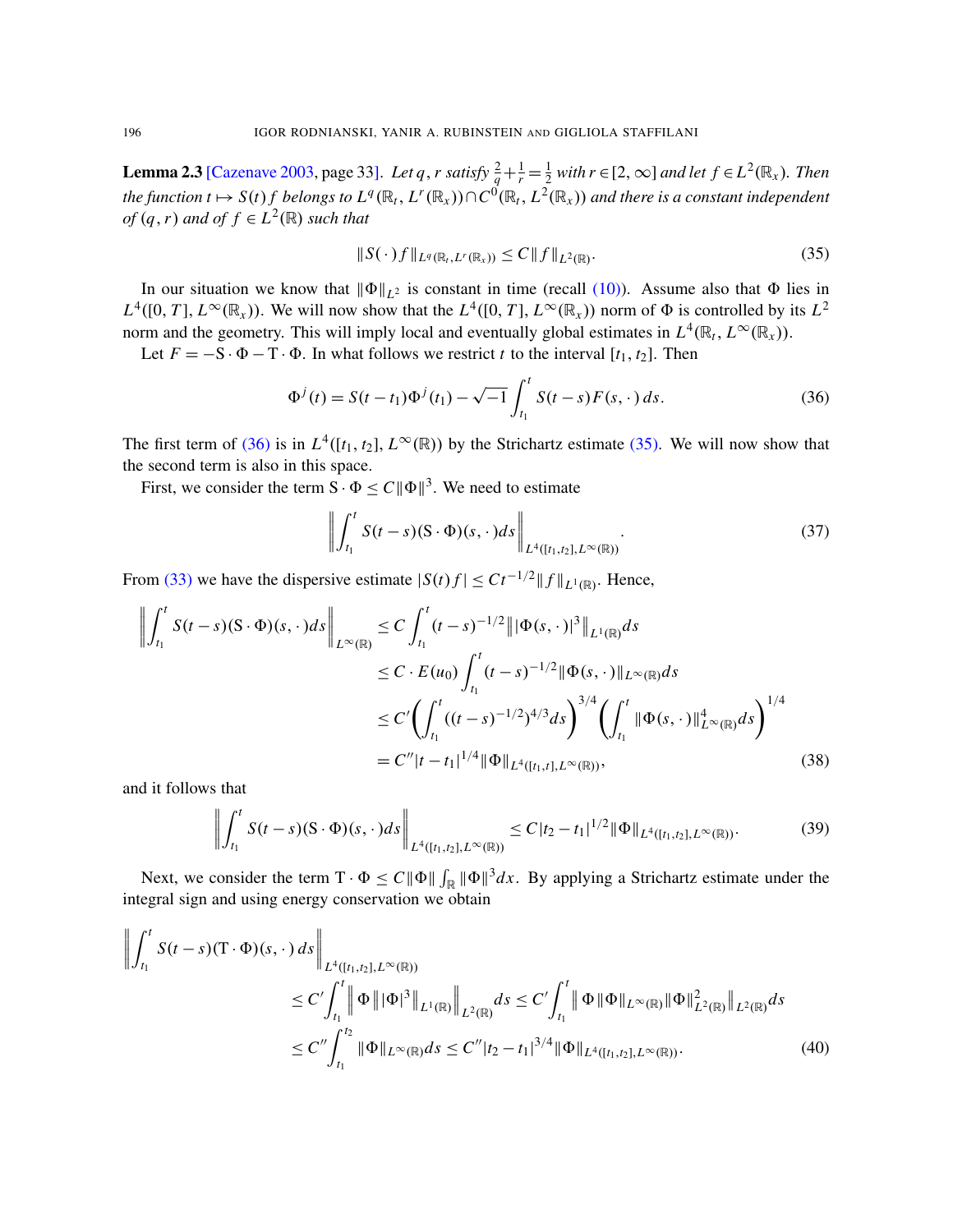Combining (39) and (40) we thus obtain, by choosing  $|t_2 - t_1|$  small enough (depending only on the initial energy and the geometry of  $(N, h)$ ), an estimate on  $\|\Phi\|_{L^4([t_1,t_2],L^\infty(\mathbb{R}))}$ , depending only on the geometry of  $(N, h)$  and the initial energy. This then implies that for all  $T > 0$  we have the a priori estimate

$$
\|\Phi\|_{L^4([0,T],L^\infty(\mathbb{R}_x))}<\infty.
$$

*Step 2.* To prove global well-posedness of the flow equation (6) in  $W^{2,2}(\mathbb{R}, N)$ , as outlined earlier, one differentiates (24) and follows similar computations as above. The main difference from Step 1 is that now the  $L^2(\mathbb{R}_x)$  norm of  $\Phi_{,x}$  is no longer preserved and one needs to work in the intersection of the spaces  $C^0([0, T], W^{1,2}(\mathbb{R}_x))$  and  $L^4([0, T], W^{1,\infty}(\mathbb{R}_x))$ . Nevertheless the nonlinearity becomes milder after differentiation and can be readily controlled using the estimate from Step 1. We carry out the details for the sake of completeness.

The different[iated](#page-9-1) equation takes the form  $\sqrt{-1}(\Phi_{,x})$ ,  $t = (\Phi_{,x})$ ,  $xx + G$ , where

<span id="page-11-3"></span><span id="page-11-2"></span><span id="page-11-0"></span>
$$
|G| < C \big( |\Phi|^4 + |\Phi_{,x}| \big( |\Phi|^2 + ||\Phi||^3_{L^3(\mathbb{R}_x)} \big) \big).
$$

Using the Duhamel formula  $(31)$  we have

$$
\|\Phi_{,x}\|_{C^0([t_1,t_2],L^2(\mathbb{R}_x))} < C \|\Phi_{,x}(t_1)\|_{L^2(\mathbb{R}_x)} + \|G\|_{L^1([t_1,t_2],L^2(\mathbb{R}_x))},\tag{41}
$$

and using the Duhamel formula together with a Strichartz estimate we have

<span id="page-11-1"></span>
$$
\|\Phi_{,x}\|_{L^4([t_1,t_2],L^\infty(\mathbb{R}_x))} < C \|\Phi_{,x}(t_1)\|_{L^2(\mathbb{R}_x)} + \|G\|_{L^1([t_1,t_2],L^2(\mathbb{R}_x))}.\tag{42}
$$

Now, we have rather large freedom in estimating *G*. For example,

$$
\|\|\Phi\|^4\|_{L^1([t_1,t_2],L^2(\mathbb{R}_x))} = \|\Phi\|^4_{L^4([t_1,t_2],L^8(\mathbb{R}_x))} \le \|\Phi\|^4_{L^4([t_1,t_2],L^\infty(\mathbb{R}_x))},\tag{43}
$$

with the latter uniformly bounded from Step 1, while

$$
\begin{split} \left\| |\Phi_{,x}| |\Phi|^{2} \right\|_{L^{1}([t_{1},t_{2}],L^{2}(\mathbb{R}_{x}))} &\leq E(u_{0})^{1/2} \int_{t_{1}}^{t_{2}} \|\Phi_{,x}\|_{L^{\infty}(\mathbb{R})} \|\Phi\|_{L^{\infty}(\mathbb{R})} ds \\ &\leq C \|\Phi\|_{L^{4}([t_{1},t_{2}],L^{\infty}(\mathbb{R}_{x}))} \|\Phi_{,x}\|_{L^{4/3}([t_{1},t_{2}],L^{\infty}(\mathbb{R}_{x}))} \\ &\leq C \|\Phi\|_{L^{4}([t_{1},t_{2}],L^{\infty}(\mathbb{R}_{x}))} \|\Phi_{,x}\|_{L^{4}([t_{1},t_{2}],L^{\infty}(\mathbb{R}_{x}))} |t_{2}-t_{1}|^{1/2}, \end{split} \tag{44}
$$

and the same calculation applies also to the term  $|\Phi_{,x}| \cdot ||\Phi||^3$  $L^3_{L^3(\mathbb{R})}$ . Plugging (43) and (44) back into (42) and choosing  $|t_2 - t_1|$  small enough (depending only o[n the](#page-11-3) energy and the geometry (here we are using the uniform local estimate found in Step 1)) we obtain an estimate on  $\|\Phi_{,x}\|_{L^4([t_1,t_2],L^\infty(\mathbb{R}_x))}$  in terms of  $\|\Phi_{,x}(t_1)\|_{L^2(\mathbb{R}_x)}$ , the energy, and the geometry. Using this back in (41) we then obtain an estimate on  $\|\Phi_{,x}\|_{C^0([t_1,t_2],L^2(\mathbb{R}_x))}$  in terms of  $\|\Phi_{,x}(t_1)\|_{L^2(\mathbb{R}_x)}$ . This then implies that  $\|\Phi_{,x}(t)\|_{L^2(\mathbb{R}_x)}$  increases at most exponentially in *t*, in particular remains finite for all  $t > 0$ , as desired. More precisely, for all  $T > 0$ ,

$$
\|\Phi_{,x}\|_{C^0([0,T],L^2(\mathbb{R}_x))} < C'e^{CT},\tag{45}
$$

for some uniform constants  $C, C' > 0$ .

*Step 3.* The higher derivatives estimates follow similar computations; this step is commonly called *propagation of regularity*. Essentially, each time the system of NLS equations are differentiated we obtain a new system of NLS equations where the nonlinearity is milder than in the previous stage. Hence, for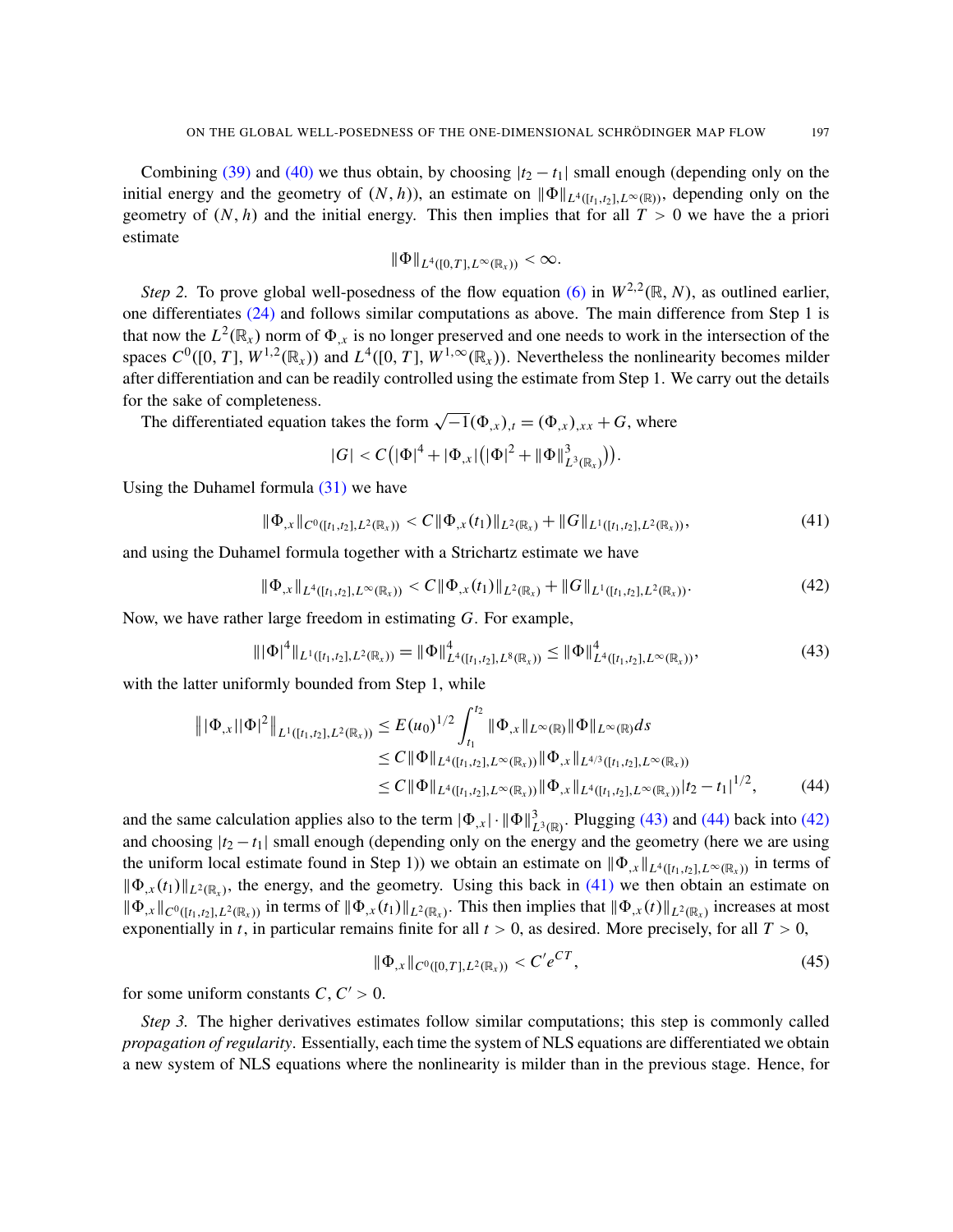initial data  $u_0 \in W^{k,2}(\mathbb{R}, N)$ , inductively [using the estim](#page-8-1)ates from the previous  $k-1$  systems of equations yields an a priori esti[mate on](#page-2-5)  $\|\Phi\|_{C^0([0,T], W^{k-1,2}(\mathbb{R}))}$  for each  $k \geq 3$ , again by using the auxiliary spaces  $L^4([0, T], W^{k-1, \infty}(\mathbb{R}))$ . This concludes the proof of Theorem 2.2.

**Remark 2.4.** It is essential to use Theorem 1.1, since even after we reduce the Schrödinger map flow to a system of [NLS equation](#page-8-1)s and after proving that a unique global solution for  $(24)$  exists it is not completely obvious how to go from such a solution for  $\nabla_x u$  to an actual map *u* into *N*.

<span id="page-12-0"></span>Remark 2.5. [The pro](#page-2-5)of of Theorem 2.2 can also be used to obtain uniqueness of solutions for initial data in  $W^{1,2}(\mathbb{R}, N)$  intersected with the appropriate Strichartz space. In particular this shows that the uniqueness result of Theorem 1.1 is not optimal.

#### <span id="page-12-1"></span>3. Maps from the circle into a Riemann surface

In this section we consider the Schrödinger map flow with the domain being the round circle. Compared with the previous section, the discussion here is more delicate due to the fact that the domain is no longer simply-connected (introdu[ces ho](#page-6-0)lonomy) nor noncompact (lack of dispersion).

Let  $u: I \times S^1 \to N$  where  $I \subset \mathbb{R}$  is a neighborhood of 0. The bundle  $u^*TN \to I \times S^1$  is no longer trivial and so fixing a frame satisfying (13) does not yield a trivialization. To describe the solution of (13) we work instead with  $\mathbb Z$ -invariant objects over  $\mathbb R$ . We therefore make the identifications

$$
\text{Maps}(S^1, N) \cong \text{Maps}(\mathbb{R}, N)^{\mathbb{Z}}, \qquad \Gamma(I \times S^1, u^*TN) \cong \Gamma(I \times \mathbb{R}, u^*TN)^{\mathbb{Z}}, \tag{46}
$$

the superscript denoting Z-invariant objects, and take the freedom to use either one of these identifications interchangeably. Similar identifications will be made for all the other tensor bundles encountered over *I* × *S*<sup>1</sup> (for example,  $u^*(T^*N \otimes T^*N \otimes T^*N \otimes TN)$ ).

Recall that parallel transport i[s defi](#page-6-0)ned as a map  $P: u \mapsto \text{Aut}(u(0)^*TN, u(1)^*TN)$  for all  $u \in$  $C^{\infty}([0, 1], N)$ , which on any Kähler manifold restricts to an operator  $P: C^{\infty}((S^1, pt), N) \to \iota(U(n))$ on base-pointed loops. Formally, a solution of (13) i[s giv](#page-2-1)en by  $e(t, x) = P(u(t)|_{[0,x]})e(t, 0)$ . This can be described somewhat more explicitly as follows.

Let *U* denote a contractible open set in *N* and let  $e_1, \ldots, e_n, e_{n+1} = Je_1, \ldots, e_{2n} = Je_n$  denote a local orthonormal frame. Assume  $u : I \times \mathbb{R} \to N$  is a solution of (4), a collection of loops in *N* which we will initially assume to be contained in *U* (and so, in effect, these loops are all contractible in *N*). Along the image of our flow we denote by  $\alpha^1, \ldots, \alpha^{2n}$  the dual 1-forms to  $e_1, \ldots, e_{2n}$ . The Levi-Civita connection along our flow rest[ricted](#page-12-1) to this patch is represented by a section  $A_U = \Gamma_{ij}^k \alpha^i$  of  $T^*N|_U \otimes u(n)$ which pulls back to a connection form  $u^* A_U = \Gamma_{ij}^k a^i dx =: B_U dx$  for the pulled-back bundle. A section  $e = E^{j} e_{j}$  of the pulled-back bundle (as in (46)) is then (locally) parallel when

<span id="page-12-2"></span>
$$
0 = \nabla e = \frac{\partial E^j}{\partial x} e_j \otimes dx + B_U \cdot e \otimes dx = (E^j_{,x} + B_U^j_{k} E^k) e_j \otimes dx. \tag{47}
$$

The solution of this first-order matrix equation simplifies considerably in the case  $n = 1$ . The matrices *B*<sup>*U*</sup> then lie in the trivial Lie algebra  $so(2) \cong u(1)$  and so their exponentials commute. One may therefore integrate (47) to obtain

$$
e(t, 1) = \exp\left(-\int_0^1 B_U dx\right) e(t, 0).
$$
 (48)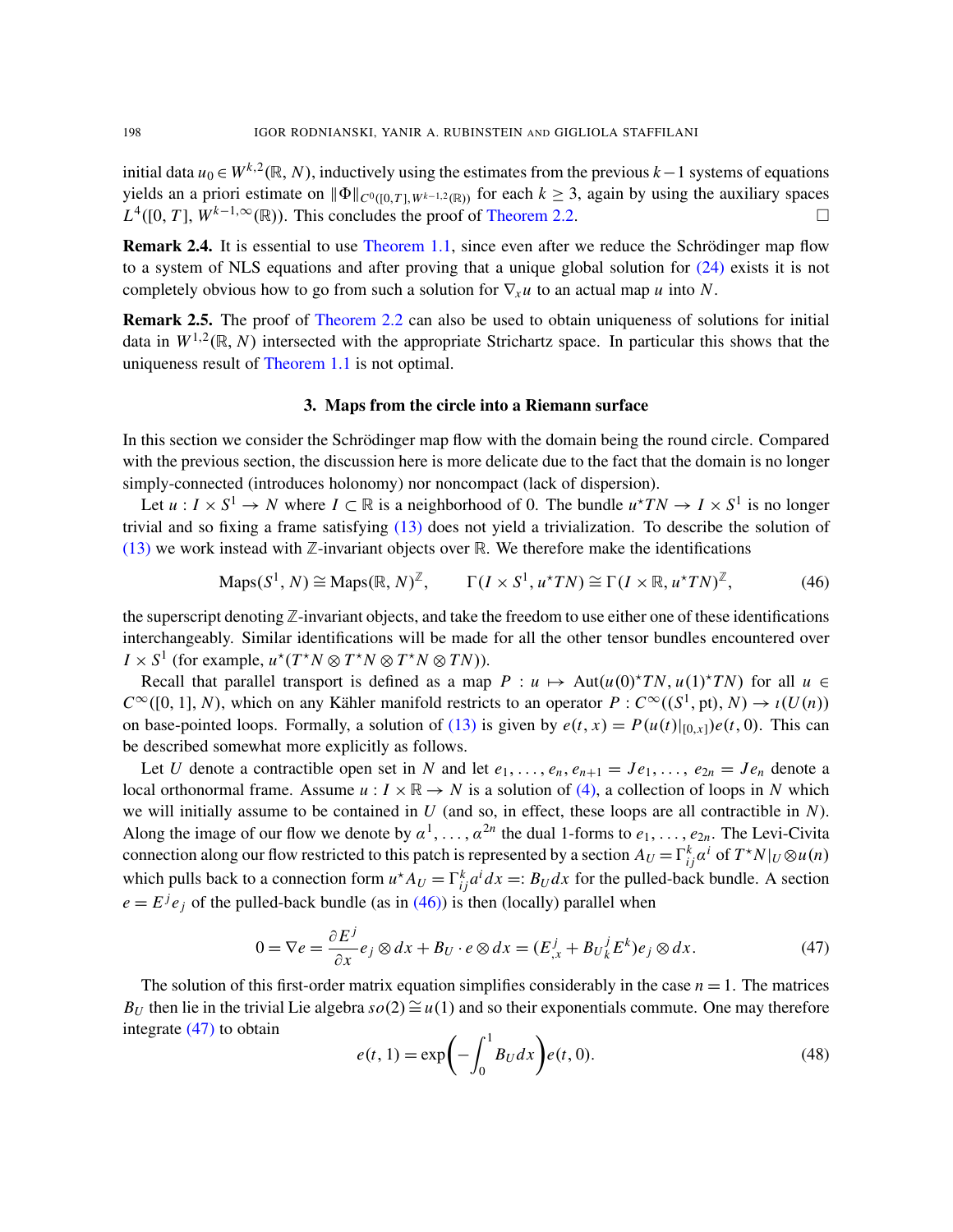<span id="page-13-1"></span>If  $D_u$  is the disc bounded by *u* and contained in *U*, and *K* denotes the Gaussian curvature of *N*, then Stokes' Theorem gives

$$
e(t, 1) = \exp\left(-\int_{D_u} dA_U\right) e(t, 0) = \exp\left(-\int_{D_u} K dV_{N,h}\right) e(t, 0) \tag{49}
$$

(possibly up to a factor of  $2\pi$ , depending on conventions) from which it becomes evident that one may relax the assumption above (for the moment still restricting to contractible loops) and work globally (one might have two choices for  $D<sub>u</sub>$  then). Also, we see that the holonomy factor is independent of the starting point on the loop. In fact this last fact is seen to be true for noncontractible loops as well. We have therefore a well-defined holonomy map

$$
P: C^{\infty}((S^1, pt), N) \to SO(2) = i(U(1)).
$$

Next, for general *u*, since  $u(0, S^1)$  and  $u(t, S^1)$  are homotopic for any  $t \in I$  we may define the surface  $D_u = u([0, t] \times S^1)$  and as chains on  $N \partial D_u = u(t, S^1) - u(0, S^1)$ . Let *K* denote the Gaussian curvature of (*N*, *h*). Then we have once again by Stokes' Theorem

<span id="page-13-0"></span>
$$
e(t, 1) = P(u)e(t, 0) = \exp\left(-\int_{D_u} K dV_{N,h}\right) P(u_0) e(t, 0),
$$

or for any  $x \in \mathbb{R}$  and  $l \in \mathbb{N}$ 

$$
e(t, x + l) = P(u)^{l} e(t, x) = \exp\left(-l \int_{D_u} K dV_{N, h}\right) P(u_0)^{l} e(t, 0).
$$
 (50)

Therefore a solution of [\(13\)](#page-13-0) produces a parallel section of  $\Gamma(\mathbb{R}, u^*TN)$  rather than of  $\Gamma(\mathbb{R}, u^*TN)^{\mathbb{Z}}$ . In expressing our  $\mathbb{Z}$ -invariant tensors in terms of the frame  $\{e_j\}_{j=1}^{2n}$  we therefore use coefficients satisfying a relation appropriately proportional to (50). For example if  $v \in \Gamma(\mathbb{R}, u^*TN)^{\mathbb{Z}}$  then we may write  $v = v^j e_j$ with  $v^j(x+l) = P(u)^{-1}v^j(x)$  (while on the other hand sections of endomorphism tensor bundles require no adjustment when  $n = 1$ ).

The main difficulty th[ough is th](#page-5-0)at the lifted f[rame](#page-6-3) coefficients that live on  $\mathbb R$  have infinite energy  $(L^2(\mathbb{R})$  norm), and so our goal is to still extract an equation for objects that live on  $S^1$ , eventually.

Going through the computations of Section 2 it follows that  $(15)$  still holds. We then obtain

$$
\nabla_{t} e_{\overline{f}}(t, x) = \sum_{q=1}^{2n} h(\nabla_{t} e_{\overline{f}}, e_{q})(t, x_{0}) e_{q}(t, x)
$$
  
+ 
$$
\left( \sum_{\alpha, \beta} \left( \left[ a^{\alpha} a^{\overline{\beta}} R_{\alpha \beta \overline{f}}^{q} + \frac{1}{2} \left[ a^{\overline{\alpha}} a^{\overline{\beta}} + a^{\alpha} a^{\beta} \right] R_{\overline{\alpha} \beta \overline{f}}^{q} \right] (t, x) - \left[ a^{\alpha} a^{\overline{\beta}} R_{\alpha \beta \overline{f}}^{q} + \frac{1}{2} (a^{\overline{\alpha}} a^{\overline{\beta}} + a^{\alpha} a^{\beta}) R_{\overline{\alpha} \beta \overline{f}}^{q} \right] (t, x_{0}) \right)
$$

$$
- \int_{[x_{0}, x]} \sum_{\alpha, \beta} \left[ a^{\alpha} a^{\overline{\beta}} R_{\alpha \beta \overline{f}}^{q}, x + \frac{1}{2} (a^{\overline{\alpha}} a^{\overline{\beta}} + a^{\alpha} a^{\beta}) R_{\overline{\alpha} \beta \overline{f}}^{q}, x \right] (t, y) dy \right) e_{q}(t, x) \quad (51)
$$

The terms depending on the fixed point  $x_0$  are in a sense worse than those that depend on the variable point *x* since the former must be evaluated in the  $L^{\infty}(\mathbb{R}_{x})$  norm. To overcome this apparent obstacle we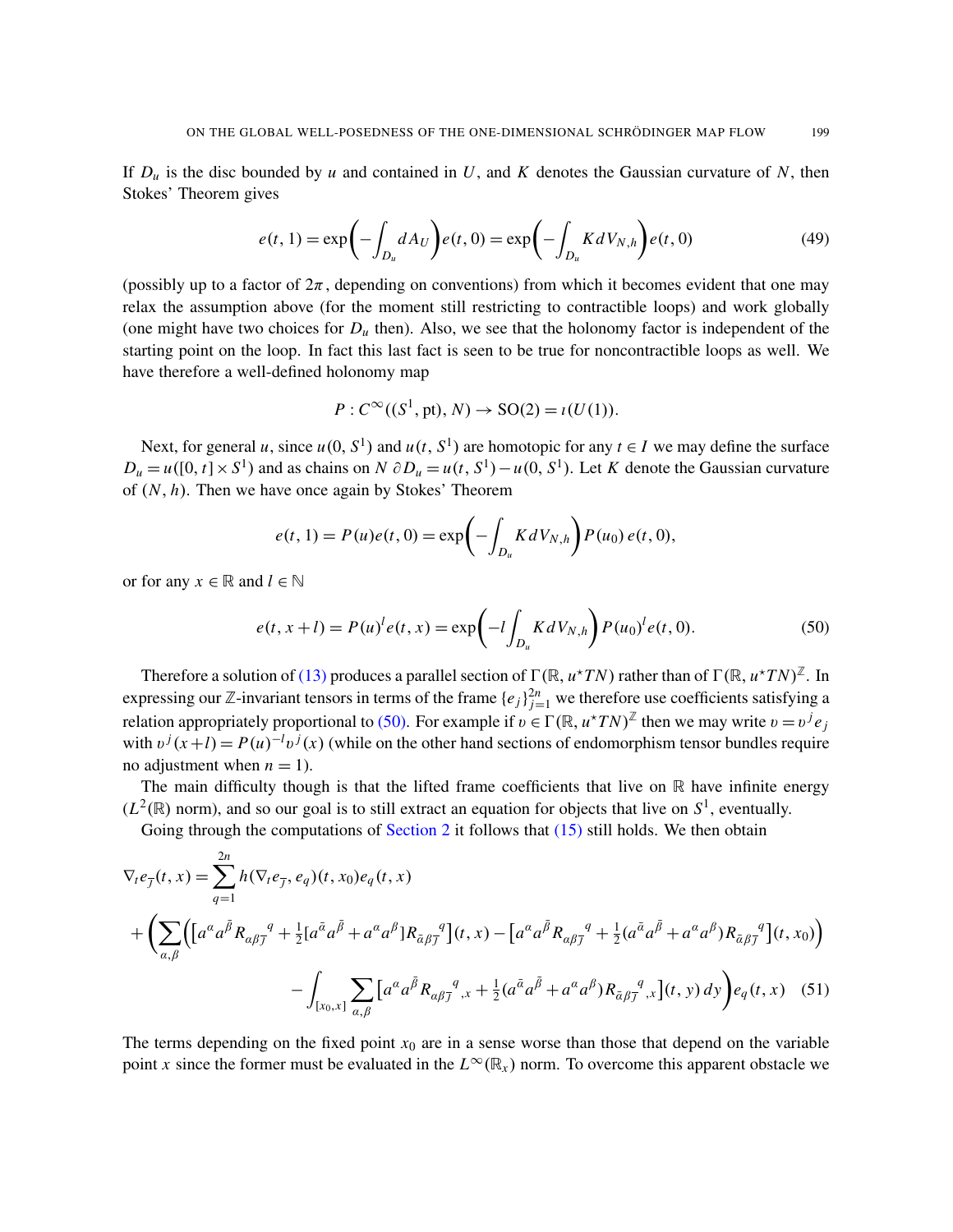average over  $S^1$  (namely,  $x_0$  in the range  $(x - 1, x)$ ) to obtain

$$
\nabla_{t} e_{\overline{f}}(t, x) = \sum_{q=1}^{2n} \left( \int_{S^{1}} h(\nabla_{t} e_{\overline{f}}, e_{q})(t, x_{0}) dx_{0} \right) e_{q}(t, x)
$$
\n
$$
+ \left[ \sum_{\alpha, \beta} \left( \left[ a^{\alpha} a^{\overline{\beta}} R_{\alpha \beta \overline{f}} + \frac{1}{2} (a^{\overline{\alpha}} a^{\overline{\beta}} + a^{\alpha} a^{\beta}) R_{\overline{\alpha} \beta \overline{f}} \right] (t, x) - \int_{S^{1}} \left[ a^{\alpha} a^{\overline{\beta}} R_{\alpha \beta \overline{f}} + \frac{1}{2} (a^{\overline{\alpha}} a^{\overline{\beta}} + a^{\alpha} a^{\beta}) R_{\overline{\alpha} \beta \overline{f}} \right] (t, x_{0}) dx_{0} \right) - \int_{[x_{0}, x]} \sum_{\alpha, \beta} \left[ a^{\alpha} a^{\overline{\beta}} a^{s} R_{\alpha \beta \overline{f}} \right]_{s}^{q}, s + \frac{1}{2} a^{s} (a^{\overline{\alpha}} a^{\overline{\beta}} + a^{\alpha} a^{\beta}) R_{\overline{\alpha} \beta \overline{f}} \right]_{s}^{q}, s \right] (t, y) dy \Big] e_{q}(t, x), \quad (52)
$$

which, upon setting

2*n*

$$
O_{\bar{J}}^{\bar{q}}(t, x) := \int_{S^1} h(\nabla_t e_{\bar{J}}, e_q)(t, x_0) dx_0,
$$
  
\n
$$
P_{\bar{J}}^{\bar{q}}(t, x) := \sum_{\alpha, \beta} \left[a^{\alpha} a^{\bar{\beta}} R_{\alpha \beta \bar{J}}^{\ \bar{q}} + \frac{1}{2} (a^{\bar{\alpha}} a^{\bar{\beta}} + a^{\alpha} a^{\beta}) R_{\bar{\alpha} \beta \bar{J}}^{\ \bar{q}}\right](t, x),
$$
  
\n
$$
Q_{\bar{J}}^{\bar{q}}(t, x) := - \int_{[x_0, x]} \sum_{\alpha, \beta} \left[a^{\alpha} a^{\bar{\beta}} a^s R_{\alpha \beta \bar{J}}^{\ \bar{q}}_{\ ,s} + \frac{1}{2} a^s (a^{\bar{\alpha}} a^{\bar{\beta}} + a^{\alpha} a^{\beta}) R_{\bar{\alpha} \beta \bar{J}}^{\ \bar{q}}_{\ ,s}\right](t, y) dy,
$$

becomes

$$
\nabla_t e_{\bar{j}}(t, x) = \left( O_j^q + P_j^q - \int_{S^1} P_j^q(t, x_0) \, dx_0 + Q_j^q \right) e_q. \tag{53}
$$

Switching to complex notation, as in  $(24)$ , we have

$$
\sqrt{-1}\Phi_{,t} = \Phi_{,xx} - U \cdot \Phi - S \cdot \Phi + W \cdot \Phi - T \cdot \Phi,
$$
\n(54)

<span id="page-14-1"></span><span id="page-14-0"></span>
$$
\Phi^{\alpha}(t, x + l) = P(u(t)|_{[0,1]})^{-l} \Phi^{\alpha}(t, x), \qquad (55)
$$

where we have set

$$
U := i^{-1}(O_j^q), \quad S := i^{-1}(P_j^q), \quad T := i^{-1}(Q_j^q), \quad W := i^{-1}\left(\int_{S^1} P_j^q(t, x_0) \, dx_0\right).
$$

To estimate U we note that according to (19) we have  $\nabla_t e_{\bar{j}} = a_{,x}^{\bar{k}} \Gamma_k^p$  $\frac{p}{kj}e_p$ , hence

$$
h(\nabla_t e_{\overline{j}}, e_q) = a_{,x}^{\overline{k}} \Gamma_{k\overline{j}}^q. \tag{56}
$$

Note that in  $(56)$  the left-hand side, hence also the right-hand side, are bona fide functions on  $S^1$  (even though each term separately in the product on the right-hand side is not). Therefore, using  $(8)$ ,

<span id="page-14-2"></span>
$$
\int_{S^1} h(\nabla_t e_{\overline{j}}, e_q)(t, x_0) dx_0 = \int_{S^1} a_{,x}^{\overline{k}} \Gamma_{k\overline{j}}^q dx_0 = - \int_{S^1} a^{\overline{k}} \Gamma_{k\overline{j},x}^q dx_0 = - \int_{S^1} a^{\overline{k}} a^p \Gamma_{k\overline{j},p}^q dx_0.
$$

Hence we have the estimates

$$
\|\mathbf{U}\| < C \int_{S^1} \|\Phi\|^2 dx, \quad \|\mathbf{W}\| < C \int_{S^1} \|\Phi\|^2 dx, \quad \|\mathbf{S}\| < C \|\Phi\|^2, \quad \|\mathbf{T}\| < C \int_{S^1} \|\Phi\|^3 dx, \quad (57)
$$

where  $C > 0$  depends only on the geometry of  $(N, h)$ . We stress that (54) and (55) are equations on  $I \times \mathbb{R}$ .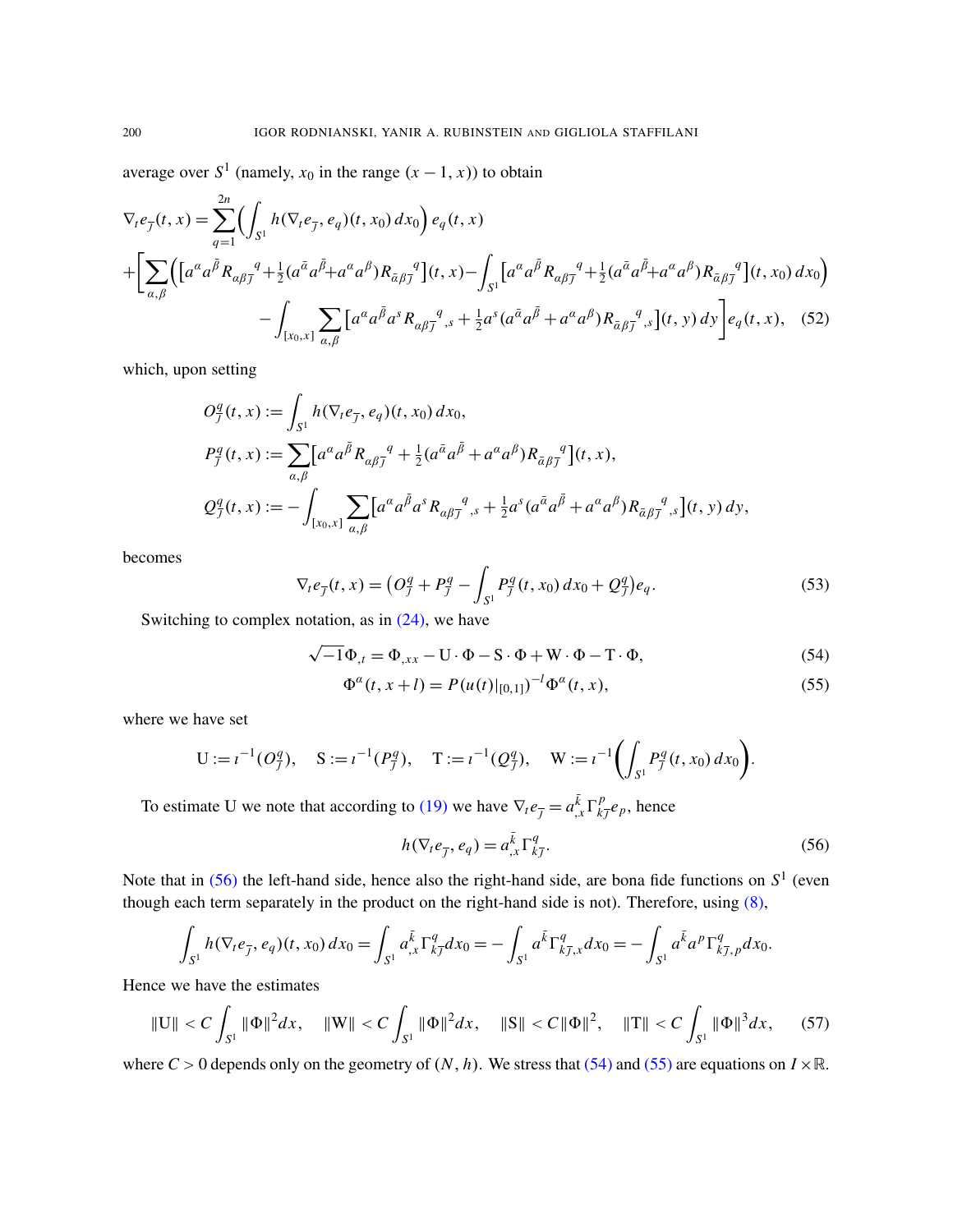Next, we try to derive equations that will be defined on  $I \times S^1$ . Define a real-valued function  $\theta$  by √

$$
P(u(t)|_{[0,1]}) =: e^{\sqrt{-1}\theta(t)} \in U(1),\tag{58}
$$

and set

$$
a := \Phi^1 = a^1 + \sqrt{-1} a^{\bar{1}}.
$$

<span id="page-15-0"></span>Note that the holonomy fa[ctor](#page-13-0) (58) is independent of *x* as noted after (49). Also note that we cannot restrict  $\theta$  to  $[-\pi, \pi)$  in order not to violate continuity of  $\theta$ .

As remarked in the paragraph after (50), the functions  $U = U_1^1$ ,  $S = S_1^1$ ,  $W = W_1^1$ ,  $T = T_1^1$  are Z-invariant. Also √

<span id="page-15-4"></span>
$$
\varphi(t,x) := e^{\sqrt{-1}\theta x} a(t,x) \tag{59}
$$

is  $\mathbb{Z}$ -invariant. Moreover, so are all of its *x*-derivatives. To wit, √

$$
\varphi(t, x)_{,x} = \sqrt{-1} \theta \varphi(t, x) + e^{\sqrt{-1} \theta x} a(t, x)_{,x} = \varphi(t, x + 1)_{,x}
$$
(60)

[since](#page-14-0) (*e*  $\sqrt{-1} \theta a(t, x + 1)$ ,  $x = a(t, x)$ , a[nd th](#page-15-0)e claim now follows by induction. It follows that the estimates we will obtain for  $\varphi$  will imply the same estimates for  $\alpha$ .

Equation (54) becomes, after the change of variable (59),

$$
\sqrt{-1}\,\varphi_{,t} = \varphi_{,xx} - 2\sqrt{-1}\,\theta\varphi_{,x} - \left(\theta^2 + x\theta_{,t} + Q_1^1 + S_1^1 - W_1^1 + T_1^1\right)\varphi.
$$
\n(61)

Let  $\beta: I \times \mathbb{R} \to I \times \mathbb{R}$  be given by

$$
\beta(t,x) = \bigg(t, x-2 \int_{[0,t]} \theta ds \bigg).
$$

Let

<span id="page-15-2"></span>
$$
\tilde{x} := x + 2 \int_{[0,t]} \theta \, ds.
$$

Writing  $(t, x) = \beta(t, x + 2 \int_{[0,t]} \theta ds) = \beta(t, \tilde{x})$ , (54) becomes √

$$
\sqrt{-1}(\varphi \circ \beta)_{,t}(t,\tilde{x}) = (\varphi \circ \beta)_{,\tilde{x}\tilde{x}}(t,\tilde{x}) \n- (\theta^2(t) + (\tilde{x} - 2\int_{[0,t]} \theta \, ds)\theta_{,t}(t) + (Q_1^1 \circ \beta + S_1^1 \circ \beta - W_1^1 \circ \beta + T_1^1 \circ \beta)(t,\tilde{x}) (\varphi \circ \beta)(t,\tilde{x}).
$$
\n(62)

This equation is on  $I \times S^1$ .

<span id="page-15-1"></span>**Remark 3.1.** Note that here it was crucial that  $\theta$  does not depend on *x* in order to have  $\frac{\partial \tilde{x}}{\partial x} = 1$ . This is also the difference from the situation in (29).

The main result of this section is the following a priori estimate:

**Theorem 3.2.** Let  $(M, g) = (S^1, dx \otimes dx)$  and let  $(N, J, h)$  be a complete Riemann surface with bounded geometry. Given  $u_0 \in W^{2,2}(S^1, N)$ , the solution  $\varphi(t, x)$  of the system of NLS equations (62) satisfies for *all T* > 0 *the a priori estimate*

<span id="page-15-3"></span>
$$
\|\varphi\|_{L^4([0,T],L^4(S^1,\mathbb{R}^{2n}))} < \infty.
$$

This will be shown to imply:

**Corollary 3.3.** Let  $(M, g) = (S^1, dx \otimes dx)$  and let  $(N, J, h)$  be a complete Riemann surface with *bounded geometry. Then for integers*  $k \geq 2$  *the flow equation (4) with*  $u_0 \in W^{k,2}(S^1, N)$  *admits a unique*  $solution u \in C^{0}(\mathbb{R}, W^{k,2}(S^{1}, N)).$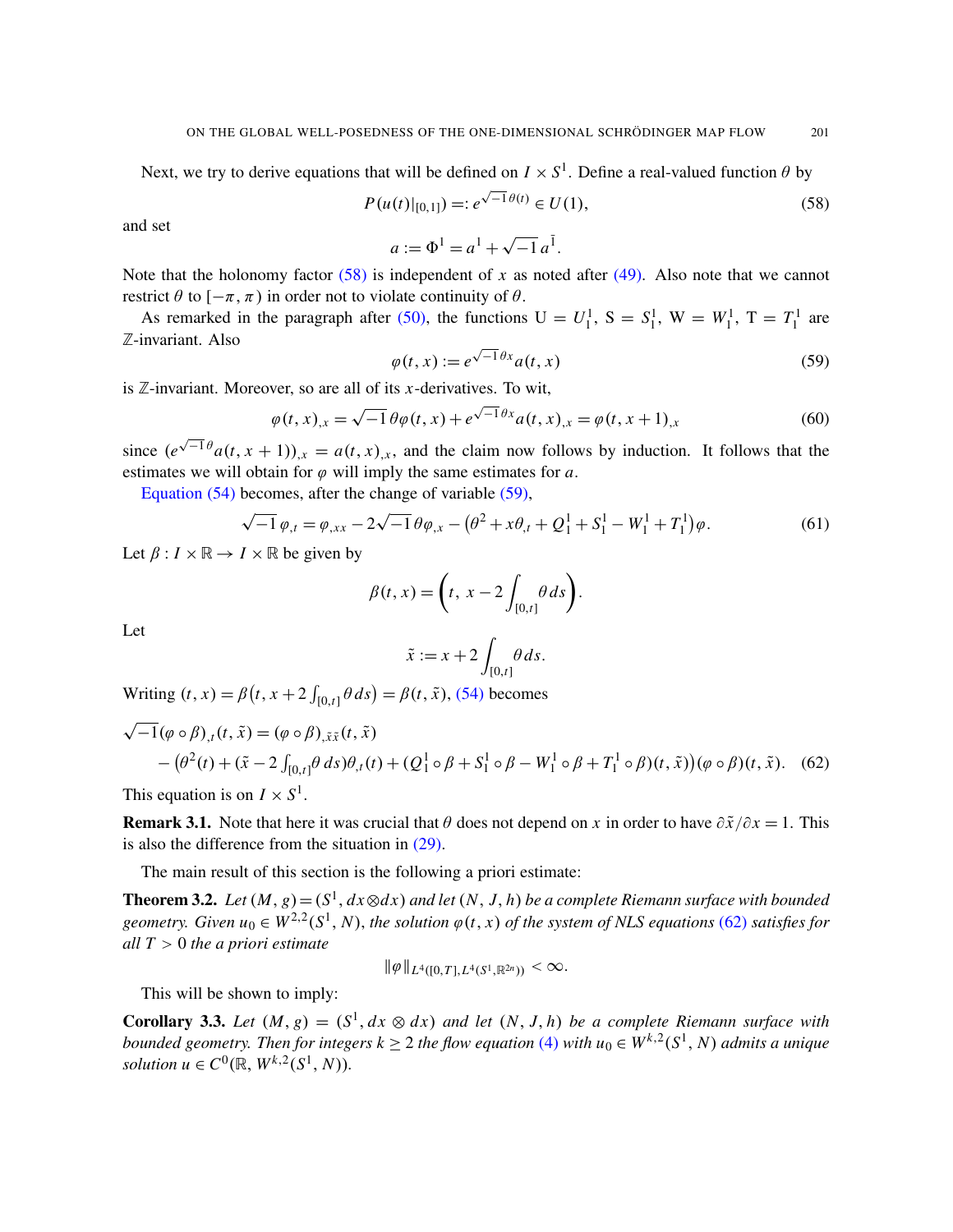*Proof of Theorem 3.2.* We will use (62) to obtain a priori estimates on

$$
\tilde{\varphi}(t, \tilde{x}) := \varphi \circ \beta(t, \tilde{x}).
$$

The estimates on  $\tilde{\varphi}$  [and](#page-15-2) on  $\varphi$  are equivalent since the two functions only differ by a time-dependent translation in the space direction. We will localize in time: Indeed it is enough to prove local (in time) a priori estimates for solutions of (62) in  $C^0(\mathbb{R}_{t,loc}, L^2(S^1)) \cap L^4(\mathbb{R}_{t,loc} \times S^1)$  depending in a good manner only on  $\|\tilde{\varphi}\|_{L^2(S^1)} = E(u_0)^{1/2}$  and a bounded constant depending on time, si[nce that will ru](#page-23-11)le out finitetime blow-up.

<span id="page-16-0"></span>[We now recal](#page-22-7)l some work of Bourgain that will be of central importance later (see also [Ginibre 1996] for an exposition). We start with some Fourier restriction estimates:

Lemma 3.4 [Bourgain 1993, page 112]. *Let* ϕ *be a periodic solution of the linear Schrödinger equation on S*<sup>1</sup> *. Then* √

$$
\|\varphi\|_{L^4(S^1\times S^1)} \leq \sqrt{2} \|\varphi(0)\|_{L^2(S^1)},
$$

*and dually*

$$
\|\varphi\|_{L^2(S^1\times S^1)}\leq \sqrt{2}\|\varphi\|_{L^{4/3}(S^1\times S^1)}.
$$

More generally, Bourgain proved the following fundamental result that allows for the same estimate now with appropriate weights — even for an arbitrary function whose Fourier modes are not necessarily [restricted to the](#page-22-7) parabola  $\{(p, p^2) : p \in \mathbb{Z}\}\$ . We state the result although we will only directly use a consequence of it.

**Lemma 3.5** [Bourgain 1993, Proposition 2.33]. *Let*  $f(x, t) = \sum_{m,n \in \mathbb{Z}} a_{m,n} e^{i\theta}$ √ <sup>−</sup>1(*mx*+*nt*) *be a function on*  $S^1 \times S^1$ *. Then* 

$$
\bigg(\sum_{m,n\in\mathbb{Z}}\big(|n-m^2|+1\big)^{-3/4}|a_{m,n}|^2\bigg)^{1/2}\leq C\|f\|_{L^{4/3}(S^1\times S^1)}.
$$

*In addition, if*  $|\lambda_{m,n}| \leq (1 + |n - m^2|)^{-3/4}$ , *then* 

$$
\bigg\|\sum_{m,n\in\mathbb{Z}}\lambda_{m,n}a_{m,n}e^{\sqrt{-1}(mx+nt)}\bigg\|_{L^4(S^1\times S^1)}\leq C\|f\|_{L^{4/3}(S^1\times S^1)}.
$$

*In both estimates C* > 0 *is some universal constant.*

Using this estimate, Bour[gain o](#page-9-2)btains the following  $L^4$  estimate for the nonlinear contribution in Duhamel's formula. This estimate will play a central role below. Let  $f(x) = \sum_{m \in \mathbb{Z}} a_m e^{\sqrt{-1} mx} \in L^2(S^1)$ . On  $M = S<sup>1</sup>$  the Schrödinger operator (see (32)) takes the form

$$
(S(t) f)(x) = \sum_{m \in \mathbb{Z}} a_m e^{\sqrt{-1}(mx + m^2 t)}.
$$
\n(63)

<span id="page-16-1"></span>**Lemma 3.6** [Bourgain 1993, §4]. *Let*  $F \in L^{4/3}(S^1 \times S^1)$ *. For any*  $0 < \delta < 1/8$  *and*  $0 < B < \frac{1}{100}$  $\frac{1}{100\delta}$  there *holds*

$$
\left\| \int_0^{2\delta} S(t-\tau) F(\tau,x) d\tau \right\|_{L^4(S^1 \times S^1)} \leq C(B^{-1/4} + \delta B) \|F\|_{L^{4/3}(S^1 \times S^1)},
$$

*where C* > 0 *is some universal constant.*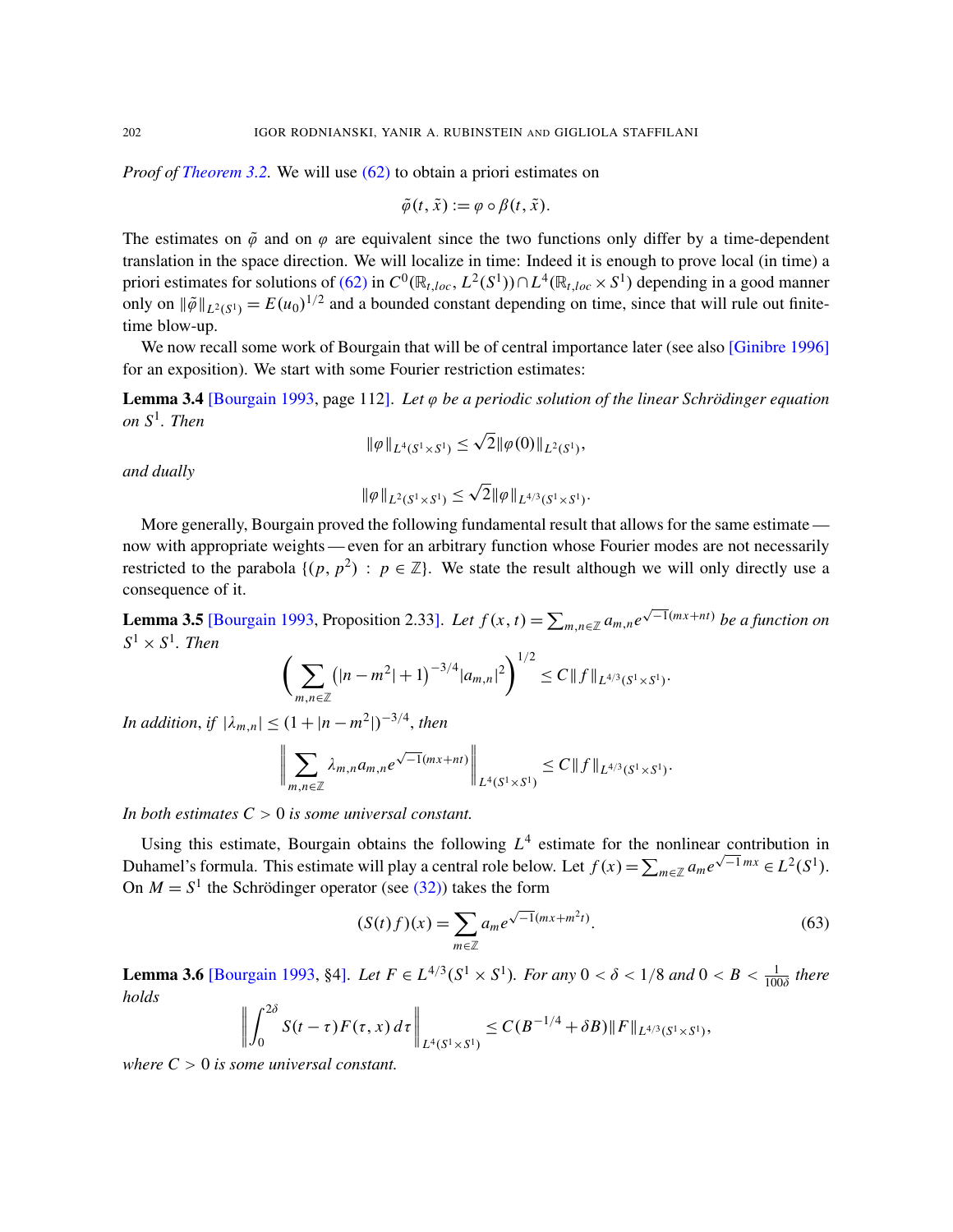[The](#page-15-2) constant *B* can be thought of as a Fourier mode cut-off parameter, measuring distance of a lattice point in  $\mathbb{Z}^2$  from the parabola  $\{(m, m^2) : m \in \mathbb{Z}\}$ . The constant  $\delta$  is the time cut-off parameter.

Equation (62) is equivalent to the integral equation

<span id="page-17-0"></span>
$$
\tilde{\varphi}(t,\tilde{x}) = S(t)\tilde{\varphi}(0,\tilde{x}) - \sqrt{-1} \int_0^t S(t-\tau)F(\tau,\tilde{x}) d\tau,
$$
\n(64)

with

$$
F(\tau, \tilde{x}) = -(\theta^2(\tau) + (\tilde{x} - 2\int_{[0,\tau]} \theta ds)\theta_{,t}(\tau) + (Q_1^1 \circ \beta + S_1^1 \circ \beta - W_1^1 \circ \beta + T_1^1 \circ \beta)(\tau, \tilde{x}))\tilde{\varphi}(\tau, \tilde{x}).
$$
 (65)

There is a subtlety here: The time derivative of  $\tilde{\varphi}$  (or of  $\varphi$ ) is not necessarily Z-invar[iant \(i](#page-17-0)n  $\tilde{x}$ ). However, (62) holds on  $I \times S^1$  and it is equivalent to the integral equation (64).

We would like to obtain an a priori  $L^4$  estimate on  $\tilde{\varphi}$ . We localize in time, namely multiply (64) by a smooth cut-off function in time  $\psi(t)$  satisfying  $\psi = 1$  on  $[-\delta, \delta]$  and  $\psi = 0$  for  $|t| \ge 2\delta$ . Here  $\delta$  is a positive number smaller than 1/8 to be specified later. We may thus regard  $\psi \tilde{\varphi}$  as a function on  $S^1 \times S^1$ with period 1 in both the  $t$  and  $\tilde{x}$  variables and Bourgain's estimates apply.

First, the linear term satisfies

$$
\|\psi S(t)\tilde{\varphi}(0,\tilde{x})\|_{L^4(S^1\times S^1)} \leq \sqrt{2}\|\tilde{\varphi}(0,\cdot)\|_{L^2(S^1)} = \sqrt{2E(u_0)},
$$

according to Lemm[a 3.4.](#page-14-2)

Next, we estimate the integral term[. The terms i](#page-16-0)nvolving  $Q$  and W are simpler since  $|Q|$  and  $|W|$  are uniformly bounded according to (57) and conservation of energy.

We now turn to the other terms. First, using Lemma 3.4 under the integral sign, and assuming  $\|\theta\|_{L^{\infty}}$  ≤ *C*, we have

$$
\left\|\psi\int_0^t S(t-\tau)(\theta^2(\tau)\tilde{\varphi}(\tau,\tilde{x}))\,d\tau\right\|_{L^4(S^1\times S^1)} \leq \int_0^{2\delta} \|\theta^2(\tau)\tilde{\varphi}(\tau,\,\cdot\,)\|_{L^2(S^1)}d\tau \leq 2C^2\delta \|\varphi(0)\|_{L^2(S^1)}.\tag{66}
$$

To show that this assumption holds, use th[e representation](#page-23-12) of the holonomy given by (48):  $|\theta(t)| \le$  $\int_0^1 |\Gamma_{ij}^k||a^i|dx \le C'E(u_0)^{1/2}$ , where we have used the assumption of bounded geometry—indeed it implies that Christoffel symbols are uniformly b[ounde](#page-13-0)d [Eichhorn 1991].

Second,  $|\tilde{x}| \le 1$  and so  $|\tilde{x} - 2 \int_{[0,\tau]} \theta ds | \le 1 + 2 \cdot 1 \cdot C$ . Let  $\{\alpha_1, \alpha_{\overline{1}}\}$  be an orthonormal coframe dual to  $\{e_1, e_1\}$ . To compute the time derivative of  $\theta$ , recall that by (50) we have

$$
\theta(t)=\int_{D_u}KdV_{N,h}=\int_{D_u}K\alpha_1\wedge\alpha_{\bar{1}}=\int_{I\times S^1}K\circ u(t,x)[a^1b^{\bar{1}}-a^{\bar{1}}b^1]\,dx\wedge dt,
$$

since  $u^*a_1 = a^1dx + b^1dt$ ,  $u^*a_{\bar{1}} = a^{\bar{1}}dx + b^{\bar{1}}dt$ . Combining this with the equality  $b^k = a^{\bar{k}}(x)$ , given by (9), we have

$$
\theta_{,t} = \int_{S^1} K \circ u(t,x) (a^1 b^{\bar{1}} - a^{\bar{1}} b^1) \, dx = -\frac{1}{2} \int_{S^1} K \circ u(t,x) ((a^1)^2 + (a^{\bar{1}})^2)_{,x} dx.
$$

Integrating by parts this becomes

$$
\theta_{,t} = \frac{1}{2} \int_{S^1} (K \circ u(t, x))_{,x} ((a^1)^2 + (a^{\bar{1}})^2) dx = \frac{1}{2} \int_{S^1} K_{,s} \circ u(t, x) a^s ((a^1)^2 + (a^{\bar{1}})^2) dx.
$$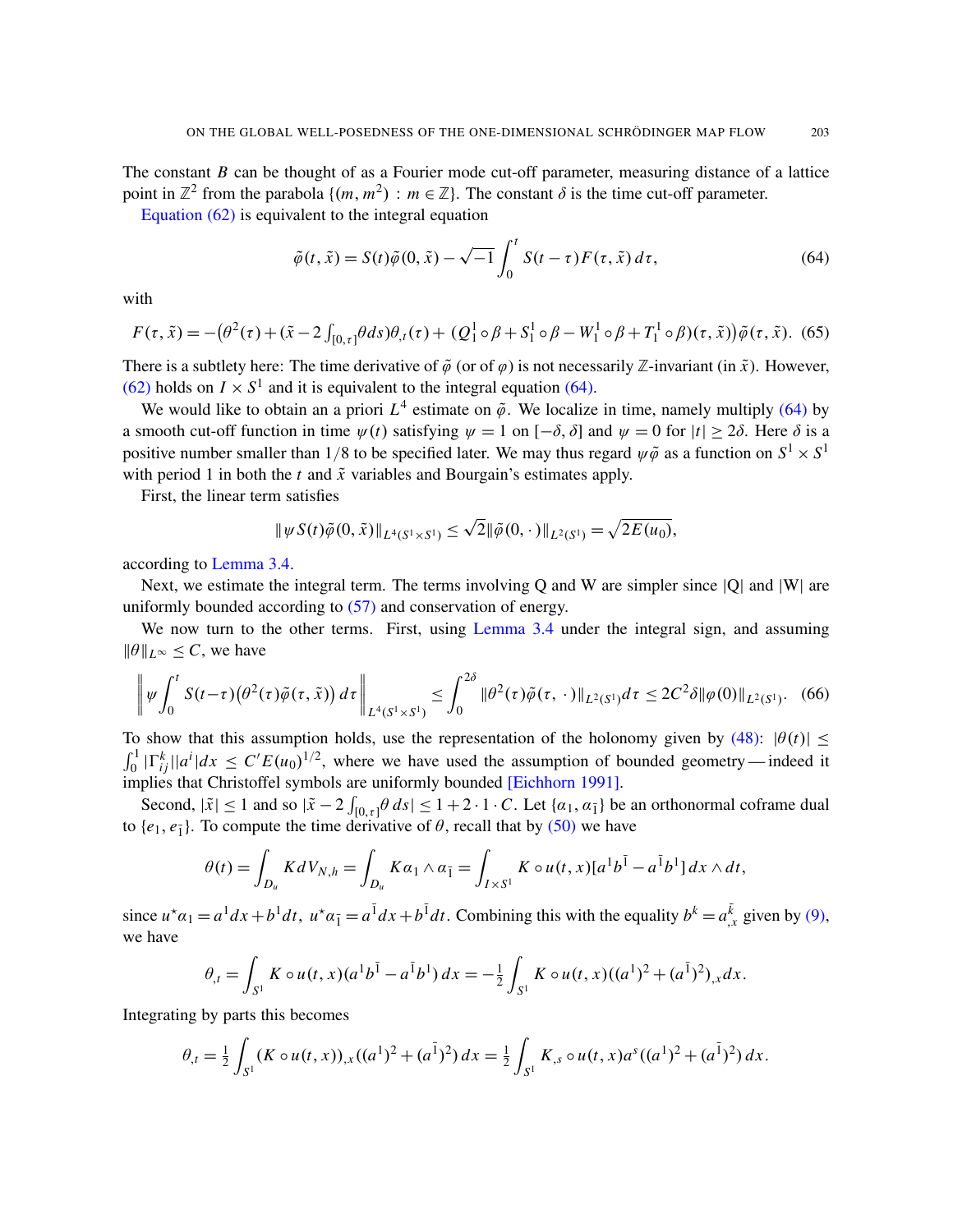By bounded geometry we therefore have

$$
\|\theta_{,t}\|_{L^{\infty}} \le C \|a\|_{L^{3}(S^{1})}^{3}.
$$
\n(67)

Therefore the term  $(\tilde{x} - 2 \int_{[0,\tau]} \theta ds) \theta_{,t}(\tau) \tilde{\varphi}(\tau, \tilde{x})$  behaves in the same way as the term  $T_1^1 \circ \beta \tilde{\varphi}(\tau, \tilde{x})$  in (65), and so it's enough to treat the latter. We will d[o that shortly](#page-16-1).

Third,  $|S_1^1 \circ \beta \cdot \tilde{\varphi}| < C |\tilde{\varphi}|^3$ , and therefore this term may be estimated in  $L^4(S^1 \times S^1)$  just like in Bourgain's estimates for a cubic nonlinearity. More precisely, by Lemma 3.6 we have

$$
\left\| \psi \int_0^t S(t-\tau) \left( |\tilde{\varphi}|^3(\tau,\tilde{x}) \right) d\tau \right\|_{L^4(S^1 \times S^1)} \leq C(\delta B + B^{-1/4}) \|\psi \tilde{\varphi}\|_{L^4(S^1 \times S^1)}^3, \tag{68}
$$

with  $B > 0$  as in the lemma,  $\delta$  is as before the time cut-off parameter, and  $C > 0$  is a uniform constant.

Fourth, using Lemma 3.4 and energy conservation we have

$$
\begin{split} \left\| \psi \int_{0}^{t} S(t-\tau) \left( \tilde{\varphi} \int_{S^{1}} |\tilde{\varphi}|^{3} d\tilde{x}(\tau, \tilde{x}) \right) d\tau \right\|_{L^{4}(S^{1} \times S^{1})} &\leq C \int_{0}^{2\delta} \left\| \tilde{\varphi}(\tau, \cdot) \int_{S^{1}} |\tilde{\varphi}(\tau, \cdot)|^{3} d\tilde{x} \right\|_{L^{2}(S^{1})} d\tau \\ &\leq C' \int_{0}^{2\delta} \int_{S^{1}} |\tilde{\varphi}(\tau, \cdot)|^{3} d\tilde{x} d\tau \\ &\leq C'' \delta^{1/4} \|\varphi\|_{L^{4}(S^{1} \times S^{1})}^{3} . \end{split} \tag{69}
$$

Combining Equations  $(66)$ – $(69)$  we have

$$
\|\psi\tilde{\varphi}\|_{L^{4}([0,2\delta]\times S^1)} \leq C\big((1+\delta)\|\varphi\|_{L^{2}(S^1)} + (\delta B + B^{-1/4} + \delta^{1/4})\|\psi\tilde{\varphi}\|_{L^{4}([0,2\delta]\times S^1)}^3\big). \tag{70}
$$

In fact, due to energy conservation, the time interval may be taken to be  $[t_1, t_1+2\delta]$  for any  $t_1 \in \mathbb{R}$ . Now, by choosing *B* large enough and then choosing  $\delta$  small enough, in such a manner that  $\delta B$  is also small enough (all of these choices depend only on the initial energy and the geometry) we therefore may argue similarly to Bourgain to obtain a uniform estimate on  $\|\tilde{\varphi}\|_{L^4([t_1,t_1+2\delta]\times S^1)} = \|\varphi\|_{L^4([t_1,t_1+2\delta]\times S^1)} = \|a\|_{L^4([t_1,t_1+2\delta]\times S^1)}$ 

$$
\|\varphi\|_{L^4([t_1,t_1+2\delta]\times S^1)} < C,\tag{71}
$$

where  $C > 0$  is a uniform constant depending only on the initial energy and the geometry. We therefore obtain the global a priori esti[mate](#page-15-1)

$$
||a||_{L^{4}([0,T]\times S^{1})}<\infty,
$$

for all  $T > 0$ . This concludes the proof of Theorem 3.2.

Remark 3.7. A difference between our situation and that of Bourgain [1993, page 139] is that while Bourgain actually pro[ves the existen](#page-2-5)ce (and uniqueness) of a local solution of the periodic cubic NLS in  $L^4(\mathbb{R}_{t,loc}\times S^1)$  [using energ](#page-15-3)y conservation, we only need to prove an a priori estimate in this norm for the unique local solutio[n give](#page-15-2)n by Theorem 1.1.

*Conclusion of the proof of Corollary 3.3.* To obtain global well-posedness for our original flow equation in  $W^{k,2}$  we take  $k - 1$  derivatives of (62). In fact, we obtain certain terms that are worse than those that arise when one differentiates the cubic NLS. For example, for  $k = 2$  we obtain several extra terms the worst of which are of order  $|\tilde{\varphi}|^4$  and  $|\tilde{\varphi}_{,x}| \cdot ||\tilde{\varphi}||^3$  $L^3$ <sub> $L^3(S^1)$ </sub>. Such terms may be handled nevertheless. We carry

<span id="page-18-0"></span>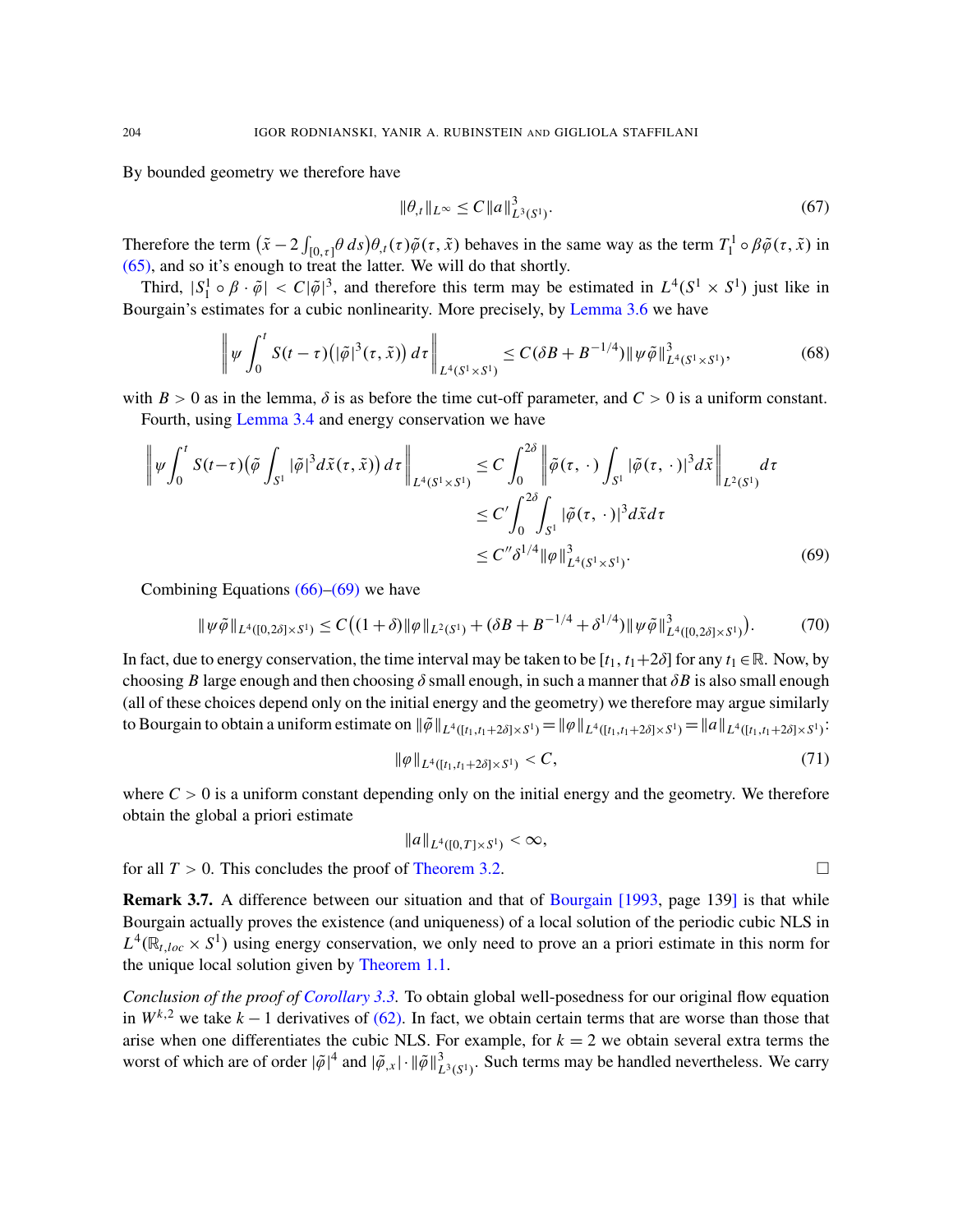out the computations in d[etail in](#page-15-2) the case  $k = 2$ , omitting the details in the case  $k \ge 3$  as they are similar (see the remarks in Step 3 of Section 2).

<span id="page-19-1"></span>Set  $w := \tilde{\varphi}_{\tilde{x}}$ . Taking a derivative of (62) we obtain

<span id="page-19-5"></span>
$$
\sqrt{-1} w_{,t} = w_{,\tilde{x}\tilde{x}} + G,\tag{72}
$$

where

$$
|G| < C\left(|\tilde{\varphi}|^4 + |\tilde{\varphi}|^2 + |w|\left(1 + |\tilde{\varphi}|^2 + \|\tilde{\varphi}\|_{L^3(S^1)}^3\right)\right). \tag{73}
$$

As before we would like to obtain an  $L^4(\mathbb{R}_{t, loc} \times S^1)$  estimate, this time for w. We use Lemma 3.4 in order to handle the term  $|\tilde{\varphi}|^4$  (more precisely, the corresponding term in the Duhamel formula); the corresponding contribution is bounded by

<span id="page-19-3"></span><span id="page-19-2"></span><span id="page-19-0"></span>
$$
C\int_{t_1}^{t_1+2\delta} \|\varphi(\tau,\,\cdot\,)^4\|_{L^2(S^1)}d\tau.
$$

Using the Gagliardo–Nirenberg inequality [Aubin 1998, page 93], we have

$$
\|\varphi\|_{L^8(S^1)}^4 \le C\big(1 + \|\varphi_{,x}\|_{L^4(S^1)}^{1/2}\big)\big(1 + \|\varphi\|_{L^4(S^1)}^{7/2}\big),\tag{74}
$$

[Note](#page-19-0) that the Gagliardo–Nirenberg inequality as cited requires  $\int_{S^1} \varphi dx = 0$ ; neverthe[less w](#page-19-0)e know that  $\|\varphi\|_{L^1(S^1)}$  is uniformly bounded in time due to the C[auchy](#page-18-0)–Schwarz inequality and conservation of energy, and so (74) holds in our case. It is enough to treat the worst term on the right-hand side of (74), namely the term  $\|\varphi_{,x}\|_{L^4(\Omega)}^{1/2}$  $_{L^{4}(S^{1})}^{1/2}\|\varphi\|_{L^{4}(S^{4})}^{7/2}$  $L^2(L^2(S^1))$ . The Hölder inequality and (71) give

$$
\int_{t_1}^{t_1+2\delta} \|\varphi_{,x}\|_{L^4(S^1)}^{1/2} \|\varphi\|_{L^4(S^1)}^{7/2} ds \le \|\varphi_{,x}\|_{L^4([t_1,t_1+2\delta]\times S^1)}^{1/2} \|\varphi\|_{L^4([t_1,t_1+2\delta]\times S^1)}^{7/2} \le C \|\varphi_{,x}\|_{L^4([t_1,t_1+2\delta]\times S^1)}^{1/2}.
$$
 (75)

Since this is sublinear in the norm we are estimating it will be possible to use this inequality to obtain the a priori estimate we are after. Next, of course the nonlinear term  $|\tilde{\varphi}|^2$  in (73) is even easier to handle:

<span id="page-19-4"></span>
$$
\|\varphi^2\|_{L^1([t_1,t_1+2\delta],L^2(S^1))} \le C\sqrt{\delta} \|\varphi\|_{L^4([t_1,t_1+2\delta],L^4(S^1))} \le C'\sqrt{\delta}.
$$
\n(76)

Let us now treat the other nonlinearities. To handle the contribution of the term  $|\tilde{\varphi}^2\tilde{\varphi}_{,x}|$  to the Duhamel formula, we apply Lemma 3.6 and the Hölder inequality

$$
\left\| \int_{t_1}^t S(t-\tau)(\varphi^2 \varphi_{,x})(\tau,\,\cdot\,) d\tau \right\|_{L^4([t_1,t_1+2\delta]\times S^1)} \leq C(\delta B + B^{-1/4}) \|\varphi^2 \varphi_{,x}\|_{L^{4/3}([t_1,t_1+2\delta]\times S^1)}
$$
  

$$
\leq C(\delta B + B^{-1/4}) \|\varphi_{,x}\|_{L^4([t_1,t_1+2\delta]\times S^1)} \|\varphi\|_{L^4([t_1,t_1+2\delta]\times S^1)}^2,
$$
 (77)

th[is term can](#page-16-0) be controlled by a small uniform constant times  $\|\varphi_{,x}\|_{L^4([t_1,t_1+2\delta]\times S^1)}$ , by choosing  $\delta$ , *B* appropriately.

Next, using Lemma 3.4, the contribution of the term  $|\tilde{\varphi}_{x}| \cdot ||\tilde{\varphi}||_{I}^{3}$  $L^3(S^1)$  to the Duhamel formula can be bounded as follows:

$$
\left\| \int_{t_1}^t S(t-\tau)(|\tilde{\varphi}_{,x}| \cdot \|\tilde{\varphi}\|_{L^3(S^1)}^3)(\tau,\,\cdot\,) d\tau \right\|_{L^4([t_1,t_1+2\delta]\times S^1)} \leq C \int_{t_1}^{t_1+2\delta} \|\varphi_{,x}| \cdot |\varphi\|_{L^3(S^1)}^3 \|\varphi_{,z}(s)\|_{L^2(S^1)} dt, \tag{78}
$$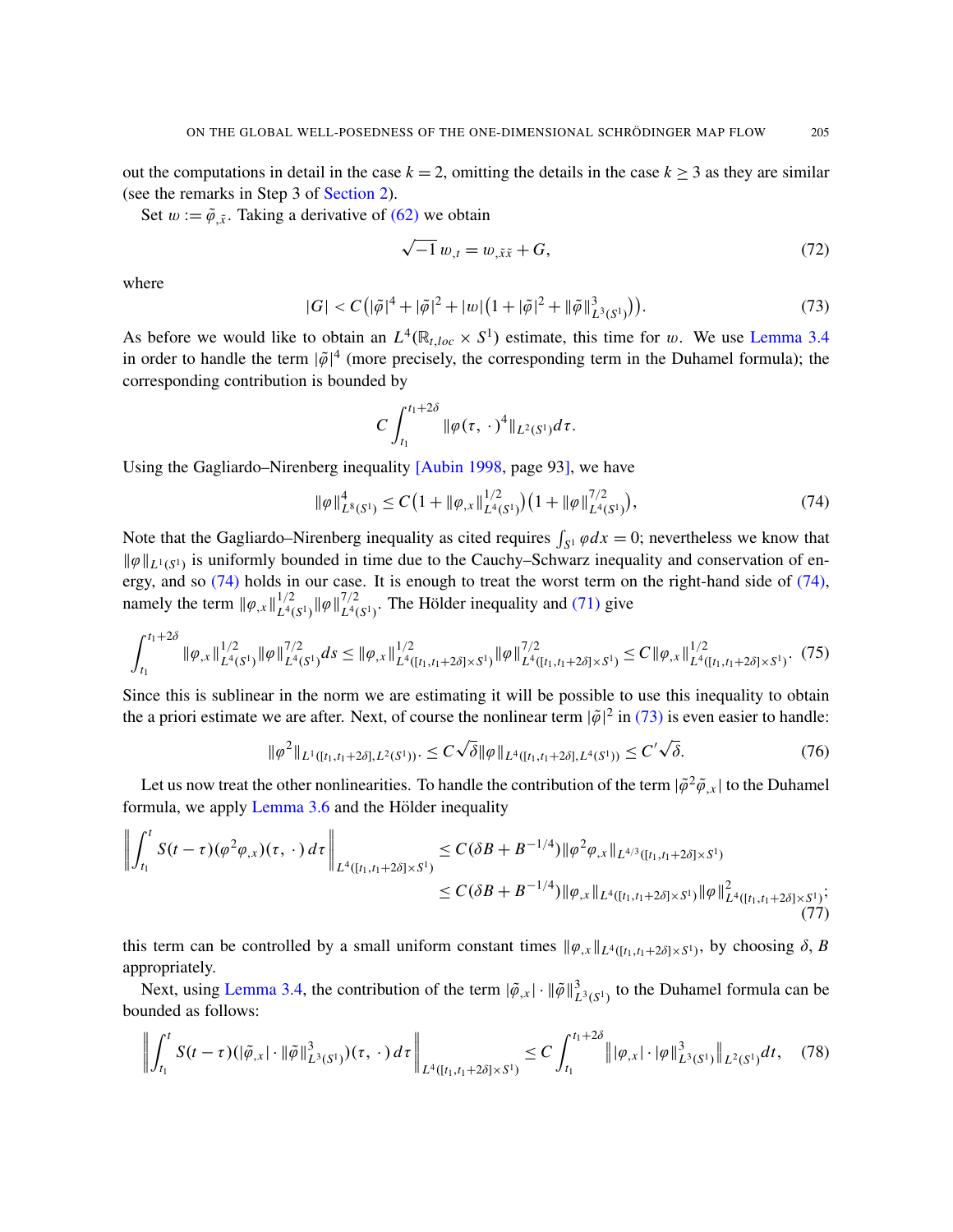<span id="page-20-0"></span>and using the interpolation inequality  $\|\varphi\|_I^3$  $\frac{3}{L^3(S^1)} \leq ||\varphi||^2_L$  $\frac{2}{L^4(S^1)} \|\varphi\|_{L^2(S^1)} \leq C \|\varphi\|_{L^2}^2$  $L^2_{L^4(S^1)}$ , this may be estimated as follows:

$$
(78) \leq C' \int_{t_1}^{t_1+2\delta} \|\varphi_{,x}\|_{L^2(S^1)} \|\varphi\|_{L^4(S^1)}^2 dt \leq C'' \int_{t_1}^{t_1+2\delta} \|\varphi_{,x}\|_{L^4(S^1)} \|\varphi\|_{L^4(S^1)}^2 dt
$$
  
\n
$$
\leq C'' \|\varphi_{,x}\|_{L^4([t_1,t_1+2\delta]\times S^1)} \left(\int_{t_1}^{t_1+2\delta} \|\varphi\|_{L^4(S^1)}^{8/3} dt\right)^{3/4}
$$
  
\n
$$
\leq C'' (2\delta)^{1/4} \|\varphi_{,x}\|_{L^4([t_1,t_1+2\delta]\times S^1)} \|\varphi\|_{L^4([t_1,t_1+2\delta]\times S^1)}^2 \leq C''' \delta^{1/4} \|\varphi_{,x}\|_{L^4([t_1,t_1+2\delta]\times S^1)}.
$$
  
\n(79)

<span id="page-20-1"></span>To summarize, combining (75), (76), (77), and (79), we may thus find  $\delta$ ,  $C > 0$ , depending only on the initial energy and the geometry, for which (71) still holds and for which we also have the a priori estimate

$$
\|\varphi_{,x}\|_{L^{4}([t_1,t_1+2\delta]\times S^1)} \leq C(1+\|\varphi_{,x}(t_1)\|_{L^{2}(S^1)}).
$$
\n(80)

The main point [here](#page-20-1) is that  $\delta$  does not depend on  $\|\varphi_{,x}(t_1)\|_{L^2(S^1)}$ [.](#page-19-5)

We now need to "close" the argument by estimating the  $L^{\infty}([t_1, t_1+2\delta], L^2(S^1))$  norm of  $\varphi_{,x}$ , making use of the auxiliary estimate (80). For each  $t \in [t_1, t_1 + 2\delta]$  we have (see (72))

$$
\|\varphi_{,x}\|_{L^{\infty}([t_1,t_1+2\delta],L^2(S^1))} \leq C \|\varphi_{,x}(t_1)\|_{L^2(S^1)} + \|\|G\|_{L^1([t_1,t],L^2(S^1))}\|_{L^{\infty}([t_1,t_1+2\delta])}
$$
  
=  $C \|\varphi_{,x}(t_1)\|_{L^2(S^1)} + \|G\|_{L^1([t_1,t_1+2\delta],L^2(S^1))}$ . (81)

With the exception of the term  $|\varphi|^2 |\varphi_{,x}|$ , we have already estimated all of the nonlinearities occurring [in](#page-19-0) *G* in  $L^1([t_1, t_1 + 2\delta], L^2(S^1))$  in the process of proving (80) (see (75), (76), and (79)). Let us now estimate that term in this norm. Using the Gagliardo–Nirenberg inequality (together with the remark following  $(74)$ , energy conservation and the Hölder inequality we have

$$
\int_{t_1}^{t_1+2\delta} \|\varphi^2 \varphi_{,x}\|_{L^2(S^1)} d\tau \le \int_{t_1}^{t_1+2\delta} \|\varphi\|_{L^\infty(S^1)} \|\varphi\|_{L^4(S^1)} \|\varphi_{,x}\|_{L^4(S^1)} d\tau
$$
\n
$$
\le C \int_{t_1}^{t_1+2\delta} \left(1 + \|\varphi\|_{L^2(S^1)}^{1/2}\right) \left(1 + \|\varphi_{,x}\|_{L^2(S^1)}^{1/2}\right) \|\varphi\|_{L^4(S^1)} \|\varphi_{,x}\|_{L^4(S^1)} d\tau. \tag{82}
$$

As earlier, it suffices to estimate the worst term on the right-hand side. Namely, we estimate

$$
\int_{t_1}^{t_1+2\delta} \|\varphi\|_{L^2(S^1)}^{1/2} \|\varphi_{,x}\|_{L^2(S^1)}^{1/2} \|\varphi\|_{L^4(S^1)} \|\varphi_{,x}\|_{L^4(S^1)} d\tau \leq C' \int_{t_1}^{t_1+2\delta} \|\varphi\|_{L^4(S^1)} \|\varphi_{,x}\|_{L^4(S^1)}^{3/2} d\tau
$$
  
 
$$
\leq C'' \delta^{3/8} \|\varphi\|_{L^4([t_1,t_1+2\delta]\times S^1)} \|\varphi_{,x}\|_{L^4([t_1,t_1+2\delta]\times S^1)}^{3/2}.
$$
 (83)

It follows that

$$
\|\varphi_{,x}\|_{L^{\infty}([t_1,t_1+2\delta],L^2(S^1))} \le C\big(1+\|\varphi_{,x}(t_1)\|_{L^2(S^1)}+\|\varphi_{,x}(t_1)\|_{L^2(S^1)}^{3/2}\big). \tag{84}
$$

Therefore there exists uniform constants *C*, *C'*, *C''* > 0 such that for all *T* > 0,

$$
\|\varphi_{,x}\|_{L^{\infty}([0,T],L^2(S^1))} < C''e^{C'e^{CT}} < \infty. \tag{85}
$$

This concludes the proof of Corollary 3.3.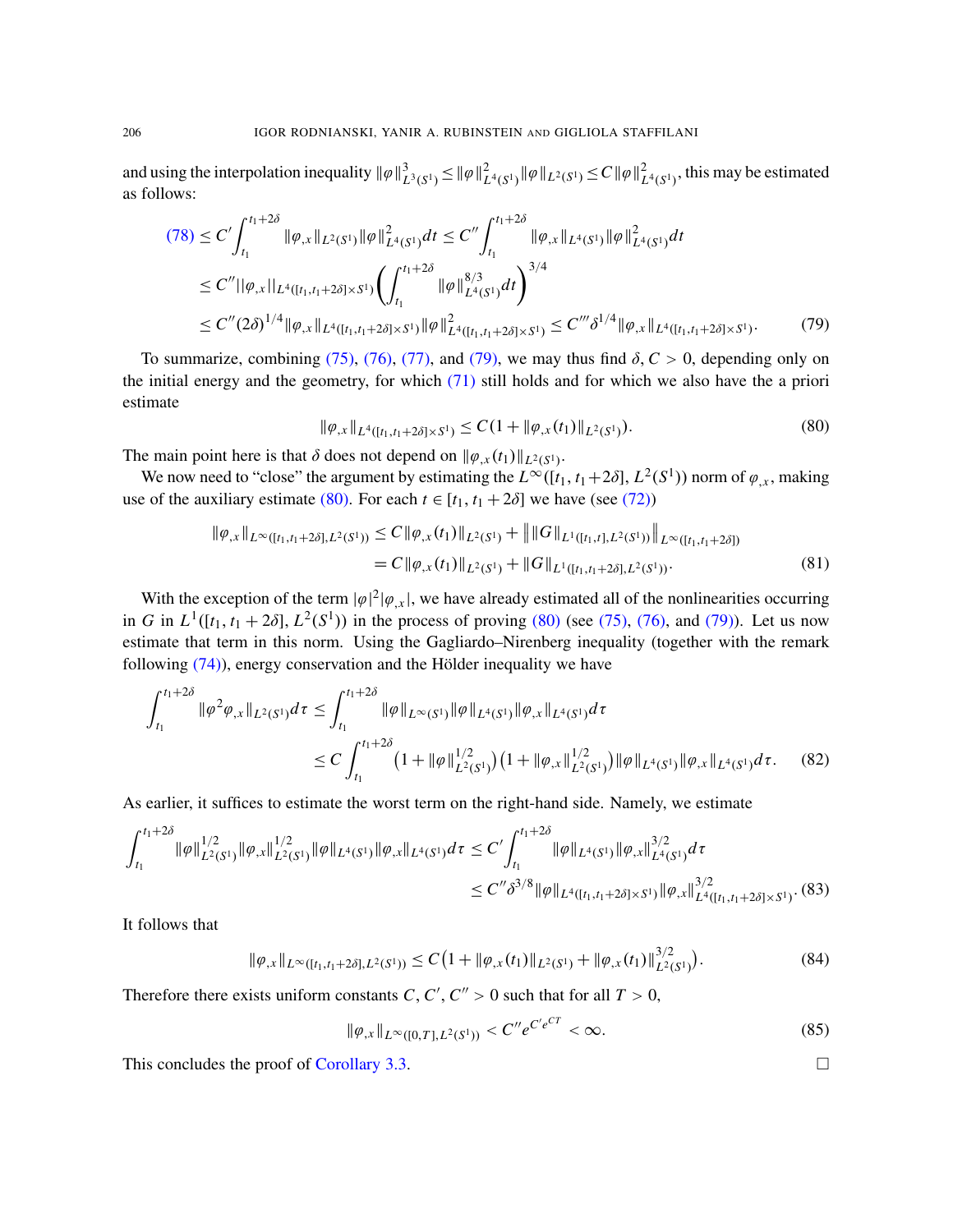#### <span id="page-21-1"></span>4. Maps of the circle into a Kähler manifold

<span id="page-21-0"></span>In this section we explain the difficulties enc[ounte](#page-6-0)red when one tries to apply the same methods to treat the case of maps from the circle to Kähler manifolds of arbitrary dimension  $n \geq 1$ .

For general *n*, one gets an expression for a solution of (13) given by the chronological exponential

$$
e(t, x+1) = A^{-1}(t, x)e(t, x)
$$
  
 :=  $\lim_{n \to \infty} \exp(-\frac{1}{n}B_U(t, x+1)) \exp(-\frac{1}{n}B_U(t, x+\frac{n-1}{n})) \cdots \exp(-\frac{1}{n}B_U(t, x+\frac{1}{n}))e(t, 0);$  (86)

see for example [Dubrovin et al. 1985]. Applying  $\nabla_x$  to (86) and using the fact that  $\nabla_x e = 0$ , we obtain  $A_x = 0$ , that is,  $A(t, x)$  does not depend on *x*. From now on we simply write  $A(t)$ .

Now  $\Phi(t, x+1) = A(t)\Phi(t, x)$ . Since  $A(t)$  is unitary (and hence normal) it is unitarily diagonalizable and we set

$$
A(t) = U(t)^{\star} D(t) U(t), \qquad \text{with } U(t) \in U(n) \text{ and } D(t) = \text{diag}(e^{\sqrt{-1} \theta_1}, \dots, e^{\sqrt{-1} \theta_n}).
$$

The vector-valued function  $\tilde{\Phi}$  defined by

$$
\tilde{\Phi}(t, x) := U(t)^{\star} D(t)^{-x} U(t) \Phi(t, x) = A(t)^{-x} \Phi(t, x).
$$

is periodic in  $x$ . Moreover, by a computation similar to  $(60)$ , so are all of its  $x$ -derivatives. We have

$$
\Phi_{,t} = (A(t)^x)_{,t} \tilde{\Phi} + A(t)^x \tilde{\Phi}_{,t},
$$
  
\n
$$
\Phi_{,x} = U(t)^* D(t)^x \text{diag}(\sqrt{-1} \theta_i) U(t) \tilde{\Phi} + U(t)^* D(t)^x U(t) \tilde{\Phi}_{,x},
$$
  
\n
$$
\Phi_{,xx} = U(t)^* D(t)^x \text{diag}(-\theta_i^2) U(t) \tilde{\Phi} + 2U(t)^* D(t)^x \text{diag}(\sqrt{-1} \theta_i) U(t) \tilde{\Phi}_{,x} + U(t)^* D(t)^x U(t) \tilde{\Phi}_{,xx}.
$$

It follows that

$$
\sqrt{-1}\Phi_{,t} - \Phi_{,xx} = A(t)^{x} \left[\sqrt{-1}\tilde{\Phi}_{,t} - \tilde{\Phi}_{,xx} + (A(t)^{x})_{,t}\tilde{\Phi} - U(t)^{*} \text{diag}(-\theta_{i}^{2})U(t)\tilde{\Phi} - 2U(t)^{*} \text{diag}(\sqrt{-1}\theta_{i})U(t)\tilde{\Phi}_{,x}\right].
$$
 (87)

Therefore equations  $(54)$ – $(55)$  may be rewritten as

$$
\sqrt{-1} \, \tilde{\Phi}_{,t} = \tilde{\Phi}_{,xx} - (A(t)^x)_{,t} \tilde{\Phi} + U(t)^* \text{diag}(-\theta_i^2) U(t) \tilde{\Phi} \n+ 2U(t)^* \text{diag}(\sqrt{-1} \, \theta_i) U(t) \tilde{\Phi}_{,x} - A(t)^{-x} \big( Q \cdot \Phi + S \cdot \Phi - W \cdot \Phi + T \cdot \Phi \big).
$$
\n(88)

Note that the last term is expressed in terms of  $\Phi$  instead of  $\Phi$ . However as far as the estimates are concerned this is not important since it involves no derivatives and the two vectors differ by a unitary transformation. Two problems now arise. First, one needs to obtain an estimate on the variation of the holonomy matrix  $A(t)$  along the flow. Such an estimate was available in the one-dimensional setting due to the Gauss-Bonnet theorem. Second, the matrix multiplying the first derivative term is not diagonal and so it is not clear how to eliminate this [term.](#page-22-9)

Although this requires some work, and we will not attempt to provide the details [here, the fi](#page-23-14)rst difficulty may likely be overcome using the theory developed by Chacon and Fomenko [1991] for a noncommutative version of the Stokes' Theorem for product integrals (see also the classical references [Nijenhuis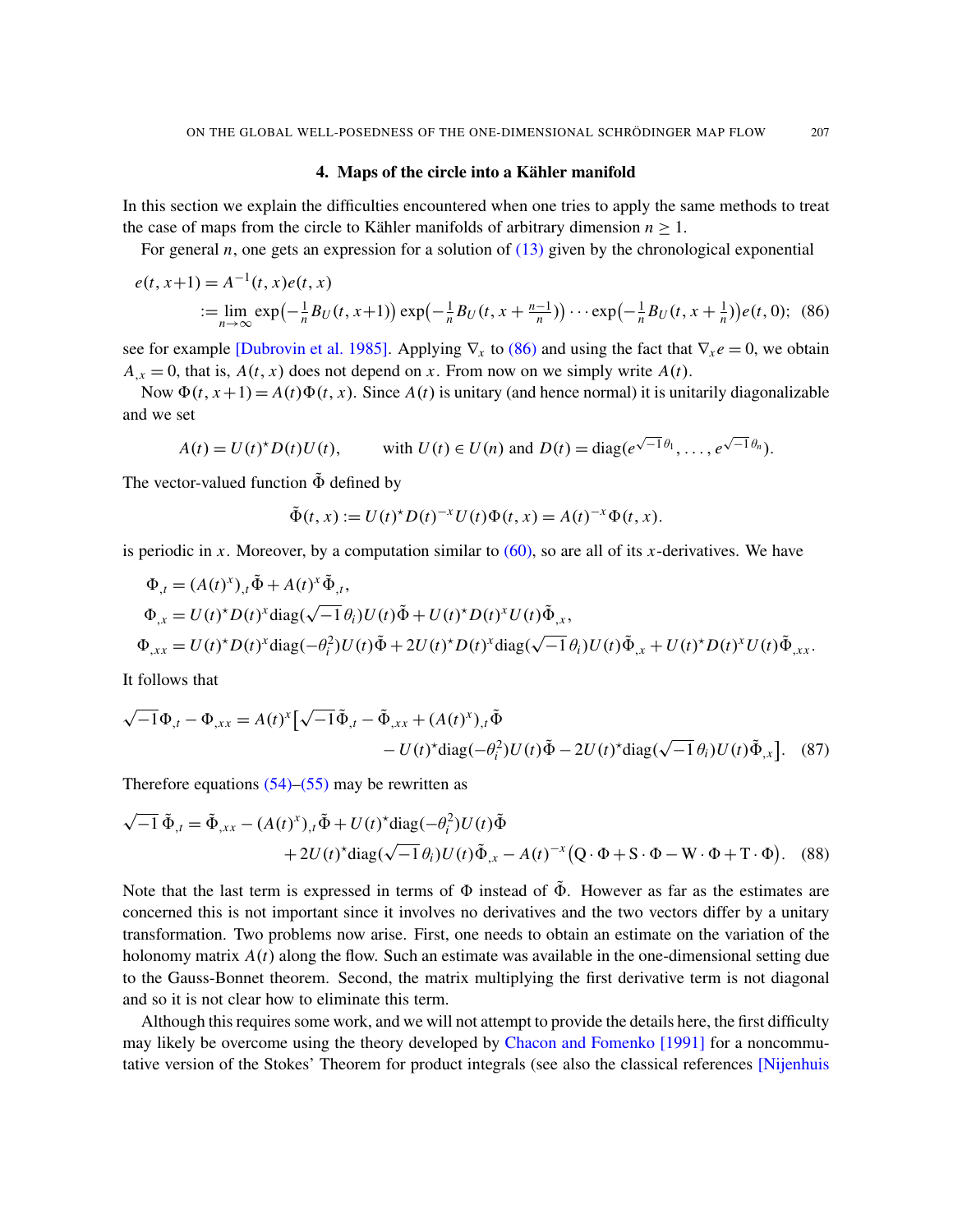1953; Schlesinger 1928]). To approach the second difficulty one may consider  $\hat{\Phi} := U(t)^* D(t)^{-x} \Phi$ instead of  $\tilde{\Phi}$ . Then the matrix multiplying the first derivative of  $\hat{\Phi}$  is diagonal. Therefore, we may apply the space-time transformation as in the Riemann surface case, however for each equation in the system separately. However, this introduces a new obstacle. Indeed, then one needs to control the time derivative of  $D(t)$  as well as of  $U(t)$ . The main difficulty comes from the latter. In general, the unitary diagonalizing matrix does not vary smoothly (or even continuously) even when a family of matrices does [Kato 1966, page 111]. Instead one may try to diagonalize *A*(*t*) smoothly. However, to the best of our knowledge, even given such a diagonalization, the problem is that even though the diagonalizing matrix is then smooth one has essentially no control over its derivatives (that is, estimates on these derivatives in terms of derivatives of *A*(*t*)). We hope to come back to this problem in the future. In some sense the two transformations (to  $\Phi$  and to  $\hat{\Phi}$ ) are dual to each other, and one may ask whether for higher-dimensional domains the two troublesome terms, namely the first derivative term and the derivative of the holonomy, may be a source for finite-time blow-up.

#### Acknowledgments

The authors are grateful to the referee for a careful reading and helpful suggestions that improved the article. They also thank B. Dai for a careful reading and for correcting an error in the computation of the holonomy in an earlier version of this article. This material is based upon work supported in part under National Science Foundation Graduate and Postdoctoral Research Fellowships and grants DMS-0406627, 0702270, 0602678. Rubinstein was also supported by graduate fellowships at MIT and at Princeton University, and by a Clay Mathematics Institute Liftoff Fellowship. This work was mostly carried out while Rodnianski was visiting MIT in Spring 2006, and while Rubinstein was visiting Princeton University in Spring 2008, and the authors thank these institutions for their hospitality.

#### References

- <span id="page-22-8"></span><span id="page-22-4"></span><span id="page-22-3"></span>[\[Aub](http://dx.doi.org/10.1016/j.aim.2007.04.009)in 1998] T. Aubin, *Some nonlinear [problems in Riema](http://www.ams.org/mathscinet-getitem?mr=2008i:35124)[nnian geometry](http://www.emis.de/cgi-bin/MATH-item?1152.35049)*, Springer, Berlin, 1998. MR 99i:58001 Zbl 0896. 53003
- [\[Be](http://arxiv.org/abs/0807.0265)jenaru et al. 2007] I. Bejenaru, A. D. Ionescu, and C. E. Kenig, "Global existence and uniqueness of Schrödinger maps in dimensions *d* ≥ 4", *Adv. Math.* 215:1 (2007), 263–291. MR 2008i:35124 Zbl 1152.35049
- <span id="page-22-7"></span>[\[Bejenaru et al. 2008\]](http://dx.doi.org/10.1007/BF01896020) [I. Bejenaru, A. D. Ionescu, C. E. Kenig, and D. T](http://dx.doi.org/10.1007/BF01896020)[ataru, "Global Sc](http://www.ams.org/mathscinet-getitem?mr=95d:35160a)[hrödinger maps"](http://www.emis.de/cgi-bin/MATH-item?0787.35097)[,](http://dx.doi.org/10.1007/BF01896020) preprint, 2008. arXiv 0807.0265
- <span id="page-22-6"></span>[Bo[urgain 1993\]](http://www.ams.org/mathscinet-getitem?mr=2004j:35266) J. Bourgain, ["Fourier](http://www.emis.de/cgi-bin/MATH-item?1055.35003) transform restriction phenomena for certain lattice subsets and applications to nonlinear evolution equations. I. Schrödinger equations", *Geom. Funct. Anal.* 3[:2 \(1993\), 107–156.](http://dx.doi.org/10.1016/0001-8708(91)90009-V) MR 95d:35160a Zbl 0787.35097
- <span id="page-22-9"></span>[\[Ca](http://dx.doi.org/10.1016/0001-8708(91)90009-V)zenave 2003] T. Cazenave, *Semili[near Schrödinger](http://www.ams.org/mathscinet-getitem?mr=92m:53116) [equations](http://www.emis.de/cgi-bin/MATH-item?0741.53021)*, Courant Lecture Notes in Mathematics 10, Courant Institute, New York, 2003. MR 2004j:35266 Zbl 1055.35003
- <span id="page-22-2"></span>[\[Chacon and](http://www.ams.org/mathscinet-getitem?mr=2001a:35161) [Fomenko 1991\]](http://www.emis.de/cgi-bin/MATH-item?1028.35134) R. V. Chacon and [A. T. Fomenko,](http://dx.doi.org/10.1002/(SICI)1097-0312(200005)53:5%3C590::AID-CPA2%3E3.3.CO%3B2-I) "Stokes' formula for Lie algebra valued connection and curvature forms", *Adv. Math.* 88:2 (1991), 258–300. MR 92m:53116 Zbl 0741.53021
- <span id="page-22-5"></span><span id="page-22-0"></span>[Chang et al. 2000] N.-H. Chang, J. Shatah, and K. Uhlenbeck, "Schrödinger maps", *[Comm. Pure](http://arxiv.org/abs/0807.3395) Appl. Math.* 53:5 (2000), 590–602. MR 2001a:35161 Zbl 1028.35134
- <span id="page-22-1"></span>[Chihara 2008] H. Chihara, "Sc[hrödinger flow into almost Hermitian manifolds", prepri](http://dx.doi.org/10.1007/BF02901957)nt, 2008. arXiv 0807.3395
- [Di[ng 2002\]](http://www.ams.org/mathscinet-getitem?mr=99m:58062) W.-Y. [Ding, "On the Sc](http://www.emis.de/cgi-bin/MATH-item?0918.53017)hrödinger flows", pp. 283–291 in *Proceedings of the International Congress of Mathematicians* (Beijing, 2002), vol. 2, Higher Education Press, 2002.
- [Ding and Wang 1998] W. Ding and Y. Wang, "Schrödinger flow of maps into symplectic manifolds", *Sci. China Ser. A* 41:7 (1998), 746–755. MR 99m:58062 Zbl 0918.53017